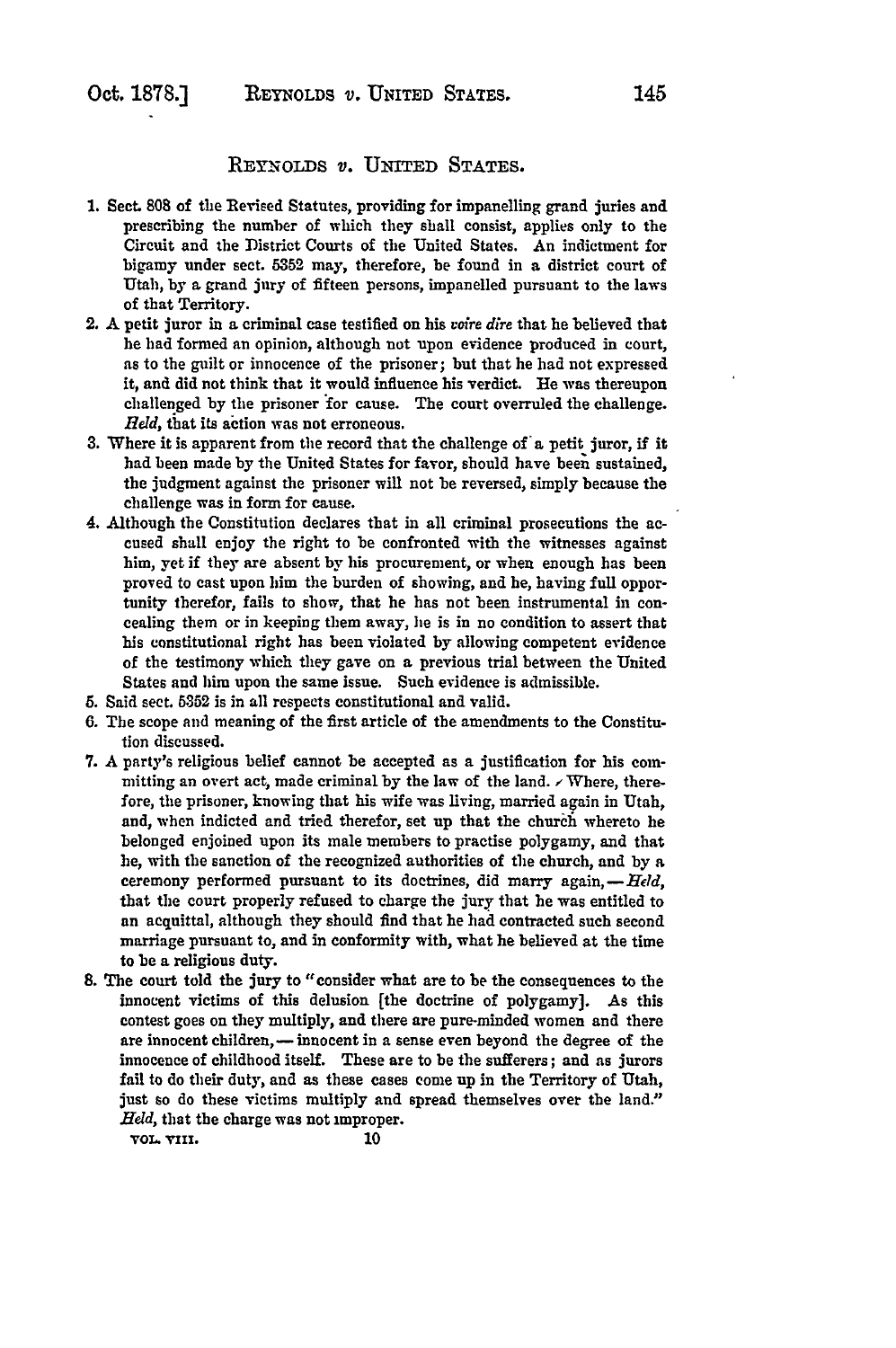ERROR to the Supreme Court of the Territory of Utah.

This is an indictment found in the District Court for the third judicial district of the Territory of Utah, charging George Reynolds with bigamy, in violation of sect. 5352 of the Revised Statutes, which, omitting its exceptions, is as follows: **-**

"Every person having a husband or wife living, who marries another, whether married or single, in a Territory, or other place over which the United States have exclusive jurisdiction, is guilty of bigamy, and shall be punished by a fine of not more than \$500, and by imprisonment for a term of not more than five years."

The prisoner pleaded in abatement that the indictment was not found by a legal grand jury, because fifteen persons, and no more, were impanelled and sworn to serve as a grand jury at the term of the court during which the indictment was found, whereas sect. 808 of the Revised Statutes of the United States enacts that every grand jury impanelled before any District or Circuit Court shall consist of not less than sixteen persons.

An act of the legislature of Utah of Feb. 18, 1870, provides that the court shall impanel fifteen men to serve as a grand jury. Compiled Laws of Utah, ed. of 1876, p. 357, sect. 4.

The court overruled the plea, on the ground that the territorial enactment governed.

The prisoner then pleaded not guilty. Several jurors were examined on their *voire dire* by the district attorney. Among them was Eli Ransohoff, who, in answer to the question, "Have you formed or expressed an opinion as to the guilt or innocence of the prisoner at the bar?" said, "I have expressed an opinion by reading the papers with the reports of the trial."

Q. " Would that opinion influence your verdict in hearing the evidence?"

*A.* "I don't think it would."

By the defendant: "You stated that you had formed some opinion by reading the reports of the previous trial?"

*A.* "Yes."

Q. "Is that an impression which still remains upon your mind?"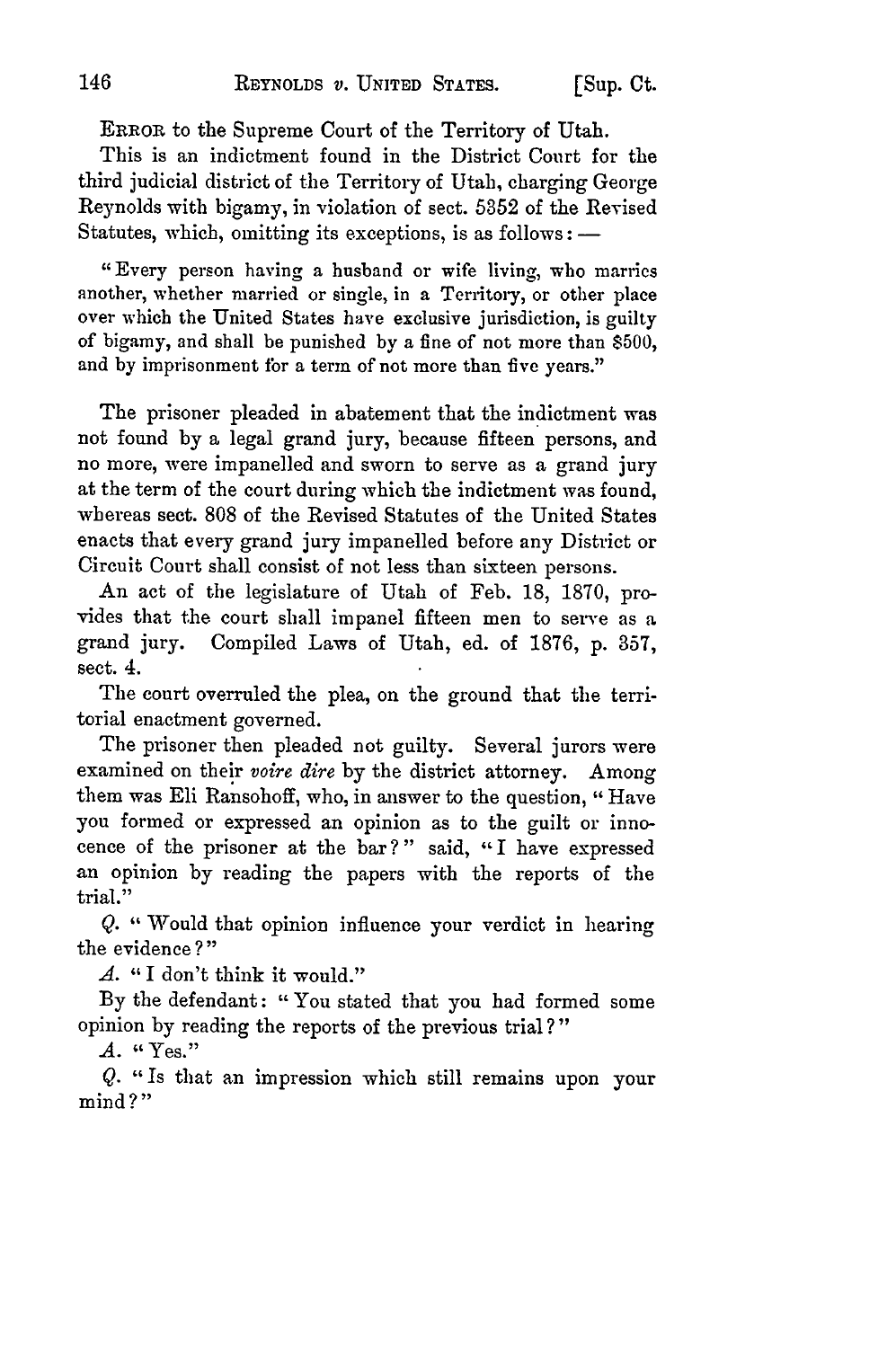*A.* "No; I don't think it does: I only glanced over it, as everybody else does."

**Q.** "Do **you** think **you** could try the case wholly uninfluenced **by** any thing?"

*A.* "Yes."

Charles Read, called as a juror, was asked **by** the district attorney, "Have you formed or expressed any opinion as to the guilt or innocence of this **charge?"**

*A. -* **I** believe I have formed an opinion."

**By** the court: "Have you formed and expressed an opinion?"

*A.* "No, sir; I believe not."

**Q.** "You say you have formed an opinion?"

*A.* "I have."

**Q.** "Is that based upon evidence?"

*A.* "Nothing produced in court."

**Q.** "Would that opinion influence your verdict?"

*A. "I* don't think it would."

**By** defendant: "I understood you to say that you had formed an opinion, but not expressed it."

*A. "I* don't know that **I have** expressed an opinion: I have formed one."

**Q.** *"Do* you now entertain that opinion?"

*A. "I* do."

**The** defendant challenged each of these jurors for cause. The court overruled the challenge, and permitted them to be sworn. The defendant excepted.

The court also, when Homer Brown was called as **a** juror, allowed the district attorney to ask him the following questions: **Q.** "Are you living in polygamy?" **A.** "I would rather not answer that." The court instructed the witness that he must answer the question, unless it would criminate him. **By** the district attorney: "You understand the conditions upon which you refuse?" *A.* "Yes, sir." **- Q.** "Have you such an opinion that you could not **find** a verdict for the commission of that crime?" *A.* **-I** have no opinion on it in this particular case. I think under the evidence and the law I could render a verdict accordingly." Whereupon the United States challenged the said Brown for favor, which challenge was sustained by the court, and the defendant excepted.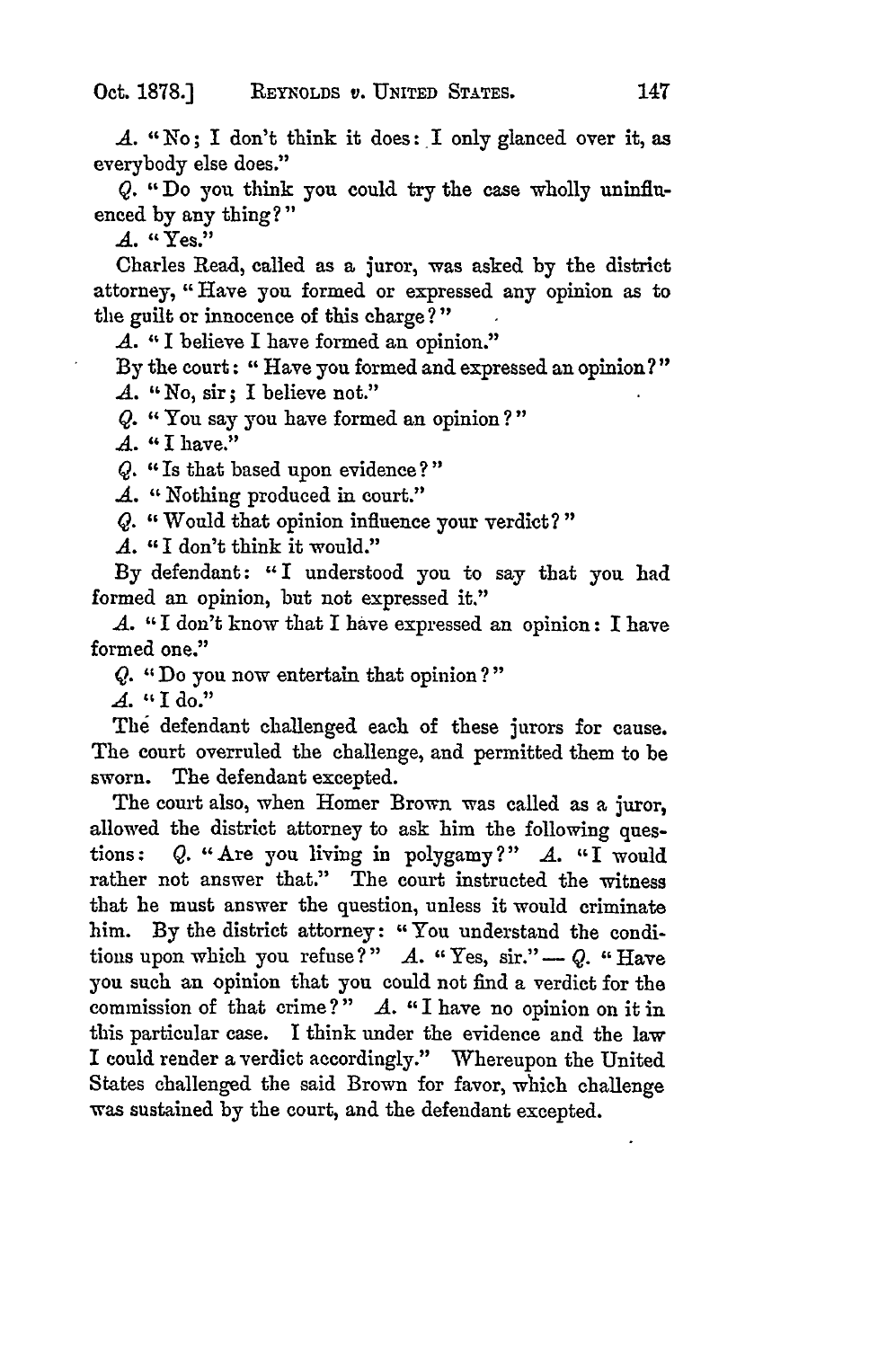John W. Snell, also a juror, was asked by the district attorney on *voire dire:* Q. "Are you living in polygamy?" *A.* "I decline to answer that question." **-** Q. "On what ground?" *A.* "It might criminate myself; but I am only a fornicator." Whereupon Snell was challenged by the United States for cause, which challenge was sustained, and the defendant excepted.

After the trial commenced, the district attorney, after proving that the defendant had been married on a certain day to Mary Ann Tuddenham, offered to prove his subsequent marriage to one Amelia Jane Schofield during the lifetime of said Mary. He thereupon called one Pratt, the deputy marshal, and showed him a subpœna for witnesses in this case, and among other names thereon was the name of Mary Jane Schobold, but no such name as Amelia Jane Schofield. He testified that this subpcena was placed in his hands to be served.

Q. "Did you see Mr. Reynolds when you went to see Miss Schofield ?"

*A.* "Yes, sir."

Q. "Who did you inquire for?"

*A.* "I inquired for Mary Jane Schofield, to the best of my knowledge. I will state this, that I inserted the name in the subpcena, and intended it for the name of the woman examined in this case at the former term of the court, and inquired for Mary Jane Schofield, or Mrs. Reynolds, I do not recollect certainly which."

**Q.** "State the reply."

*A.* "He said she was not at home."

Q. "Did he say any thing further."

*A.* "I asked him then where I could find her. I said, 'Where is she?' And he said, 'You will have to find out.'"

Q. "Did he know you to be a deputy marshal **?"**

*A.* "Yes, sir."

Q. "Did you tell him what your business was as deputy marshal?"

 $A.$  " I don't remember now: I don't think I did."

Q. "What else did he say?"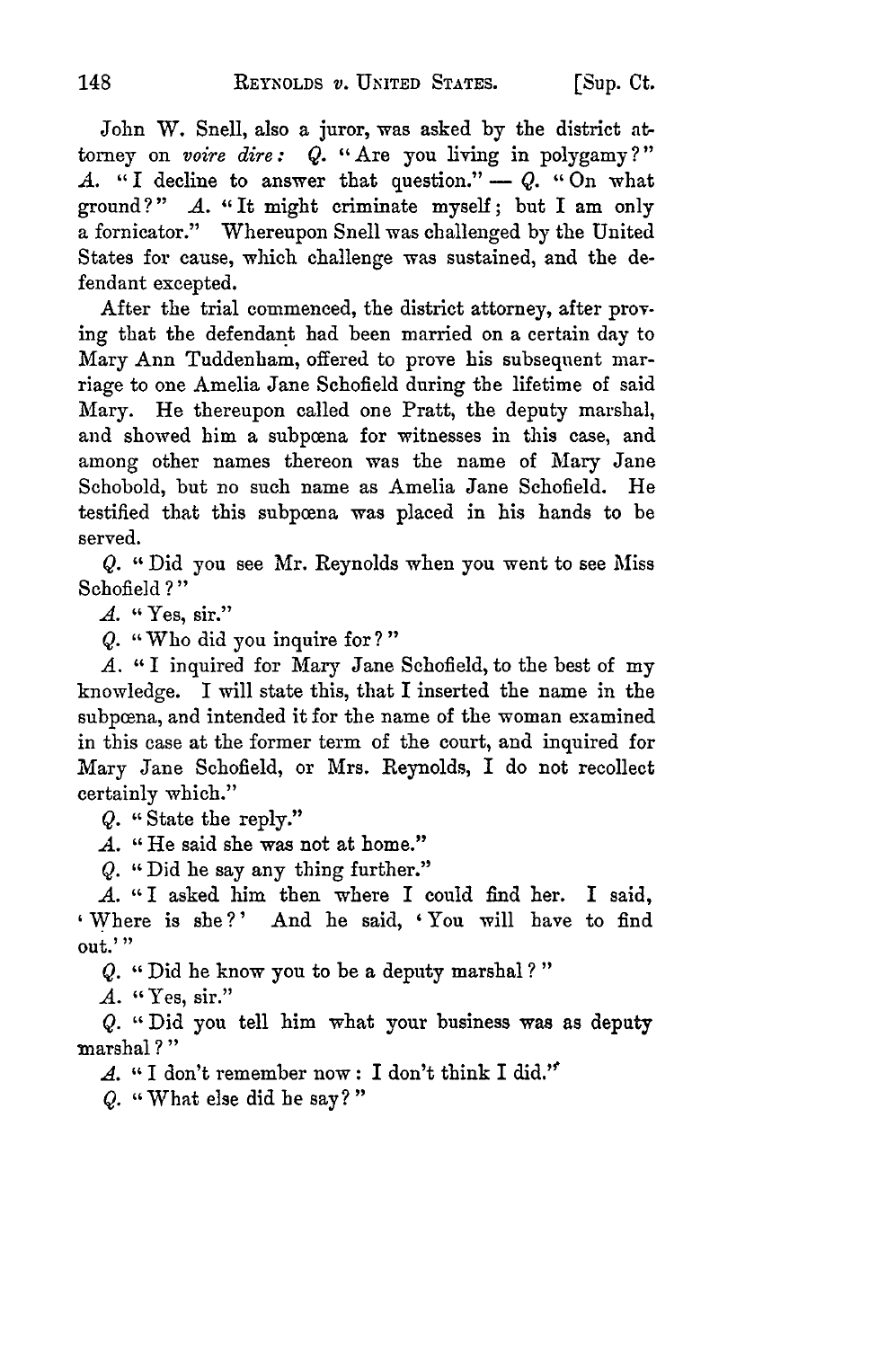*A.* " He said, just as I was leaving, as I understood it, that she did not appear in this case."

The court then ordered a subpœna to issue for Amelia Jane Schofield, returnable instanter.

Upon the following day, at ten o'clock **A.M.,** the said subpcena for the said witness having issued about nine o'clock **P.m.** of the day before, the said Arthur Pratt was again called upon, and testified as follows: **-**

Q. (By district attorney.) "State. whether you are the officer that had subpcena in your hands." (Exhibiting subpcena last issued, as above set forth.)

*A.* "Yes, sir."

**Q.** "State to the court what efforts you have made to serve it."

A. "I went to the residence of Mr. Reynolds, and a lady was there, his first wife, and she told me that this woman was not there; that that was the only home that she had, but that she hadn't been there for two or three weeks. I went again this morning, and she was not there."

 $Q.$  "Do you know any thing about her home, — where she resides ?"

*A.* "I know where I found her before."

**-Q.** "Where?"

A. "At the same place."

Q. "You are the depaty marshal that executed the process of the court?"

*A.* "Yes, sir."

**Q.** "Repeat what Mr. Reynolds said to you when you went with the former subpœna introduced last evening."

*A.* "I will state that I put her name on the subpcena myself. I know the party, and am well acquainted with her, and I intended it for the same party that I subpœnaed before in this case. He said that she was not in, and that I could get a search-warrant **if** I wanted to search the house. I said, ' Will you tell me where she is?' He said, ' No; that will be for you to find out.' He said, just as **I** was leaving the house, $- I$  don't remember exactly what it was, but my best recollection is that he said she would not appear in this case."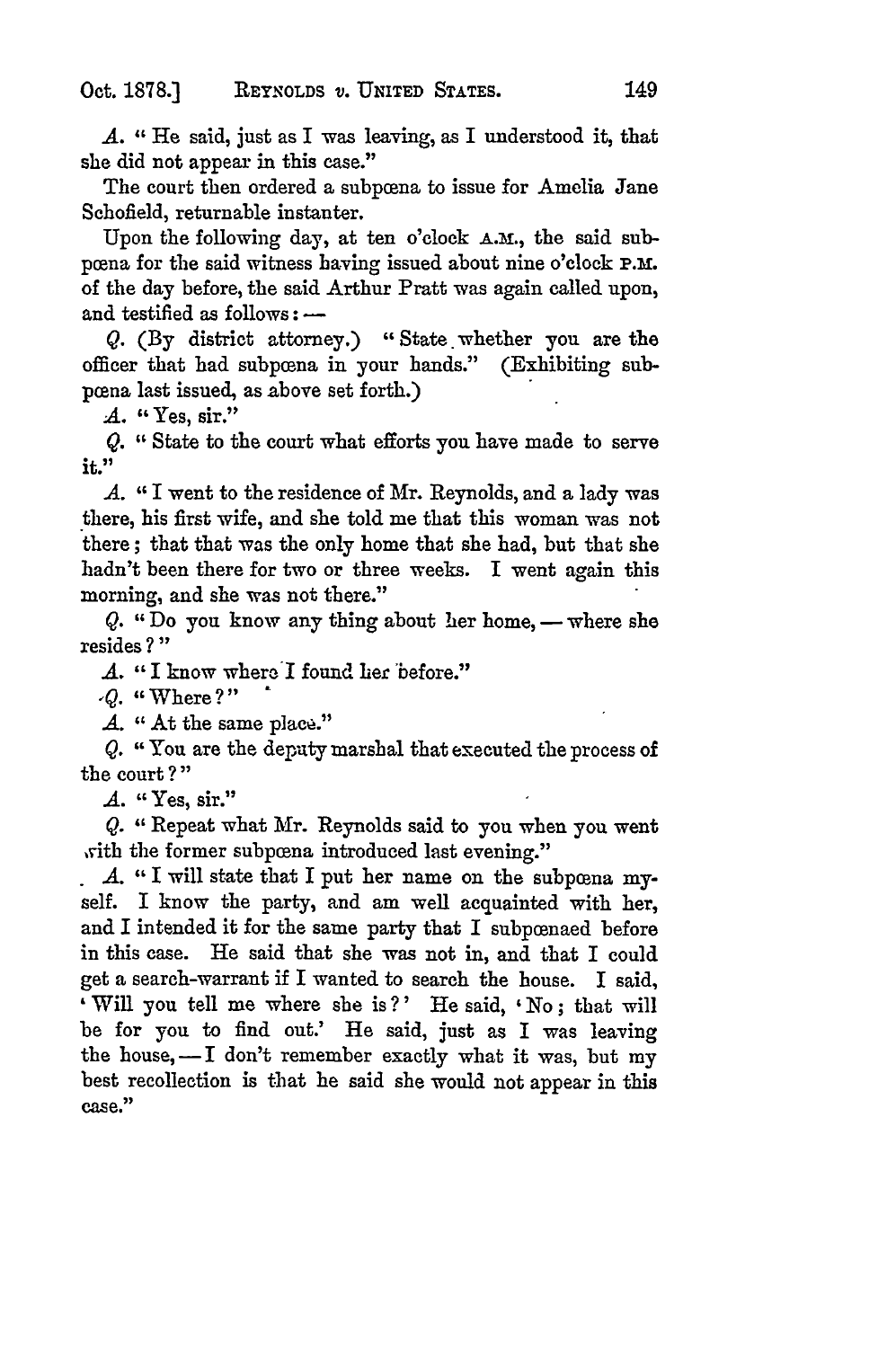Q. "Can't you state that more particularly?"

*A.* "I can't give you the exact words, but I can say that was the purport of them."

Q. "Give the words as nearly as you can."

*A.* "Just as I said, I think those were his words."

The district attorney then offered to prove what Amelia Jane Schofield had testified to on a trial of another indictment charging the prisoner with bigamy in marrying her; to which the prisoner objected, on the ground that a sufficient foundation had not been laid for the introduction of the evidence.

A. S. Patterson, having been sworn, read, and other witnesses stated, said Amelia's testimony on the former trial, tending to show her marriage with the defendant. The defendant excepted to the admission of the evidence.

The court, in summing up to the jury, declined to instruct them, as requested by the prisoner, that if they found that he had married in pursuance of and conformity with what he believed at the time to be a religious duty, their verdict should be "not guilty," but instructed them that if he, under the influence of a religious belief that it was right, had "deliberately married a second time, having a first wife living, the want of consciousness of evil intent - the want of understanding on his part that he was committing crime - did not excuse him, but the law inexorably, in such cases, implies criminal intent."

The court also said: "I think it not improper, in the discharge of your duties in this case, that you should consider what are to be the consequences to the innocent victims of this delusion. As this contest goes on, they multiply, and there are pure-minded women and there are innocent children,  innocent in a sense even beyond the degree of the innocence of childhood itself. These are to be the sufferers; and as jurors fail to do their duty, and as these cases come up in the Territory, just so do these victims multiply and spread themselves over the land."

To the refusal of the court to charge as requested, and to the charge as given, the prisoner excepted. The jury found him guilty, as charged in the indictment; and the judgment that he be imprisoned at hard labor for a term of two years, and pay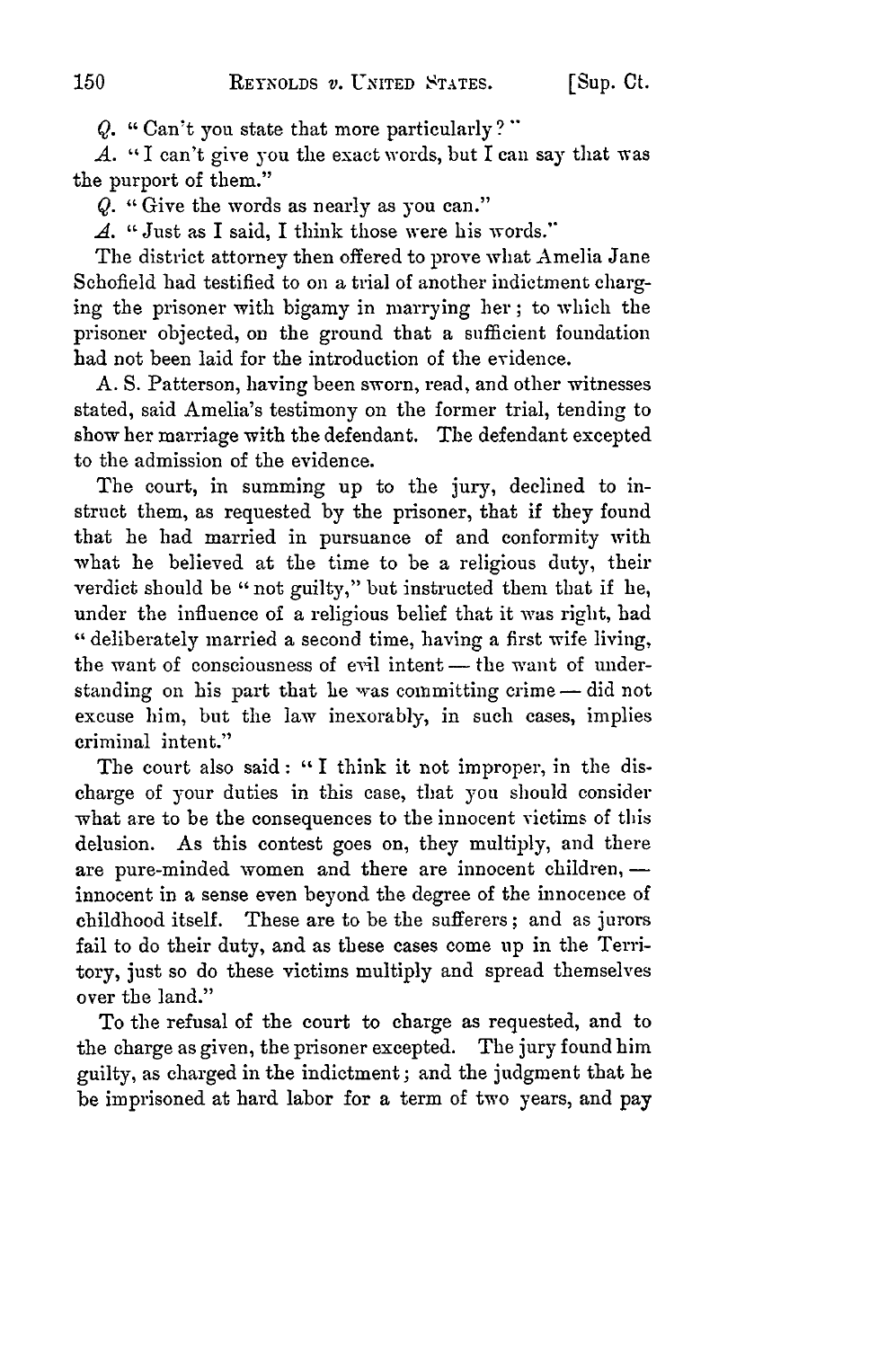**a** fine of \$500, rendered by the District Court, having been affirmed **by** the Supreme Court of the Territory, **he** sued out this writ of error.

The assignments of error **are** set out in the opinion of the court.

*ir. George "W. Biddle* and *Mfr. Ben, Sheeks* for the plaintiff in error.

*First,* The jury was improperly drawn. Two of the jurors were challenged for cause by the defendant below, because they admitted that they had formed, and still entertained, an opinion upon the guilt or innocence of the prisoner. The holding by a juror of any opinions which would disqualify him from rendering **a** verdict in accordance with the law of the land, is a valid objection to his serving.

An opinion based merely upon a hypothetical case, as that "if so and so is true, the prisoner is guilty," is not always sufficient; but where the opinion is as to the *actual fact* of guilt or innocence, it is a disqualification, according to all the authorities. Burr's Trial, 414,415; *United States v. Wilson,* **1** Baldw. 88; *Ex parte Vermilyea*, 6 Cow. (N. Y.) 568; *The People v. Mather,* 4 Wend. (N. Y.) 288; *Cancemi v. People,* **16** N.Y. 502; *Fouts v. The State,* **11** Ohio St. 472; *Neely v. The People,* **28** Ill. 685; *Schoeffler v. The State, 8* Wis. **831;** *Trimble* v. *The State,* 2 Greene (Iowa), 404; *Commonwealth v. Leaher,* **17** Serg. & R. (Pa.) 155; *Staup v. Commonwealth,* 74 Pa. St. 458; *Armistead's Case,* 11 Leigh (Va.), 658; *Stewart v. The State,* **13** Ark. 740.

It was clearly erroneous for the prosecution to ask several of the jurymen, upon *voire dire,* whether they were living in polygamy; questions which tend to disgrace the person questioned, or to render him amenable to a criminal prosecution, have never been allowed to be put to a juror. *Anonymous,* Salk. **158;** Bacon, Abr., tit. Juries, 12 (f) ; **7** Dane, Abr. **834;** *.idson* v. *The State,* **1** Blaekf. (Ind.) 819.

*Second,* The proof of what the witness, *Amelia 7ane Schofield,* testified to in a former trial, under another indictment, should not have been admitted. The constitutional right of a prisoner to confront the witness and cross-examine him is not to be abrogated, unless it be shown that the witness is dead, or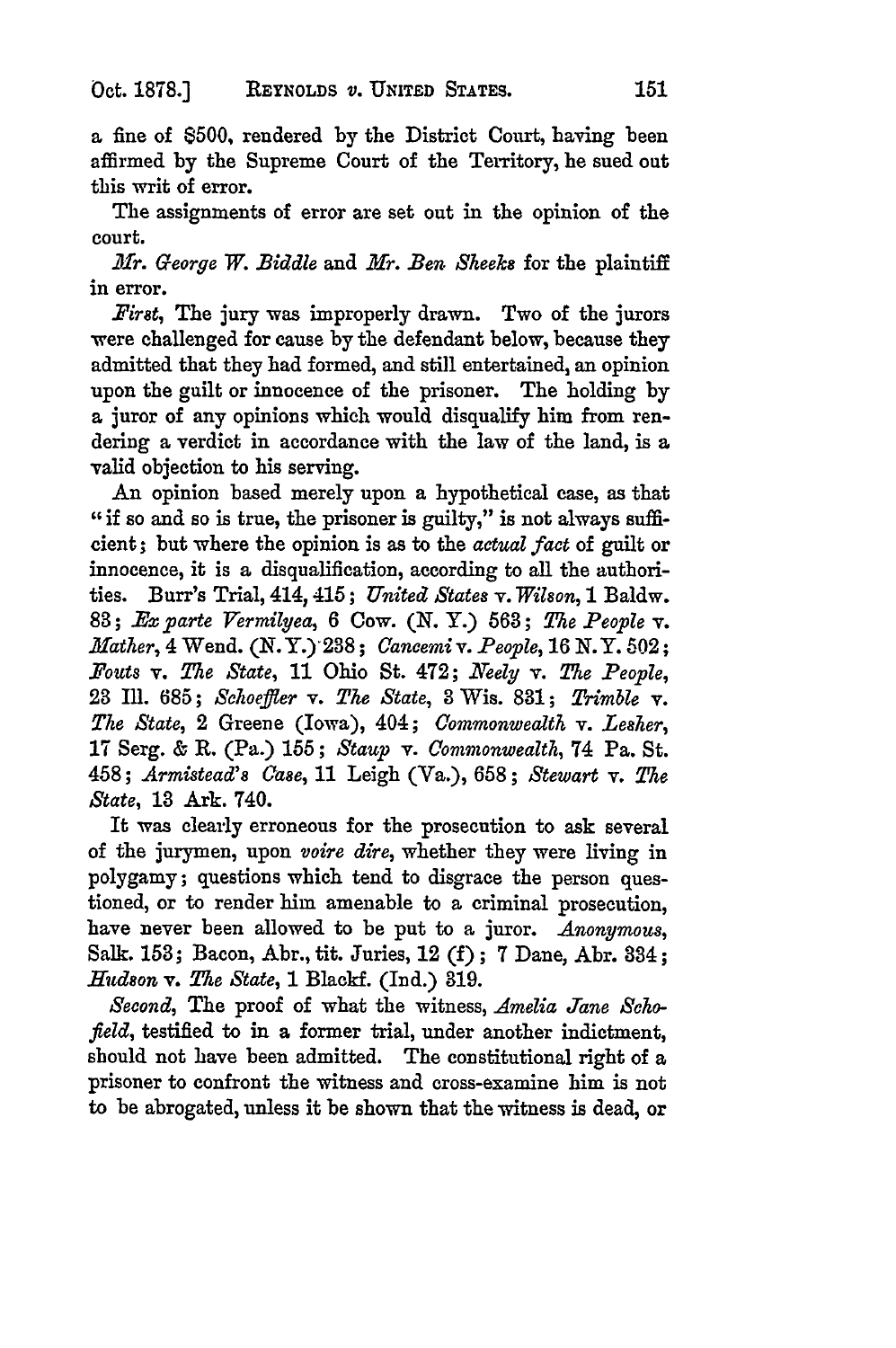out of the jurisdiction of the court; or that, *having been summoned,* he appears to have been kept away by the adverse party on the trial. It appeared not only that no such person as *Amelia Jane Schofield* had been subpcenaed, but that no subpcena had ever been taken out for her. An unserved subpœna with the name of *Mary* Jane *Schobold* was shown. At nine o'clock in the evening, during the trial, a new subpoena was issued; and on the following morning, with no attempt to serve it beyond going to the prisoner's usual residence and inquiring for her, the witness Patterson was allowed to read from a paper what purported to be statements made by *Amelia Jane Schofield* on a former trial. No proof was offered as to the genuineness of the paper or its origin, nor did the witness testify to its contents of his own knowledge. This is in the teeth of the ruling in *United States v. Wood* (3 Wash. 440), and the rule laid down in all the American authorities. *Richardson v. Stewart,* 2 Serg. & **R.** (Pa.) 84; *Chess v. Chess,* 17 id. 409; *ifuidekopper v. Cotton,* 3 Watts (Pa.), 56; *Powell v. Waters,* 17 Johns. (N. Y.) 176 ; *Cary v. Sprague,* 12 Wend. (N. Y.) 45; *The People v. Newman,* 5 Hill (N. Y.), 295; *Brogy v. The Commonwealth,* 10 Gratt. (Va.) 722; *Bergen v. The People,* 17 Ill. 426; *D Tpree v. The State,* 33 Ala. 380.

*Third,* As to the constitutionality of the Poland Bill. Rev. Stat., sect. 5352. Undoubtedly Congress, under art. 4, sect. 3, of the Constitution, which gives "power to dispose of and make all needful rules and regulations respecting the territory or other property belonging to the United States," and under the decisions of this court upon it, may legislate over such territory, and regulate the form of its local government. -But its legislation can be neither exclusive nor arbitrary. The power of this government to obtain and hold territory over which it might legislate, without restriction, would be inconsistent with its own existence in its present form. There is always an excess of power exercised when the Federal government attempts to provide for more than the assertion and preservation of its rights over such territory, and interferes by positive enactment with the social and domestic life of its inhabitants and their internal police. The offence prohibited by sect. 5352 is not a *malum in se;* it is not prohibited by the decalogue; and, if it be said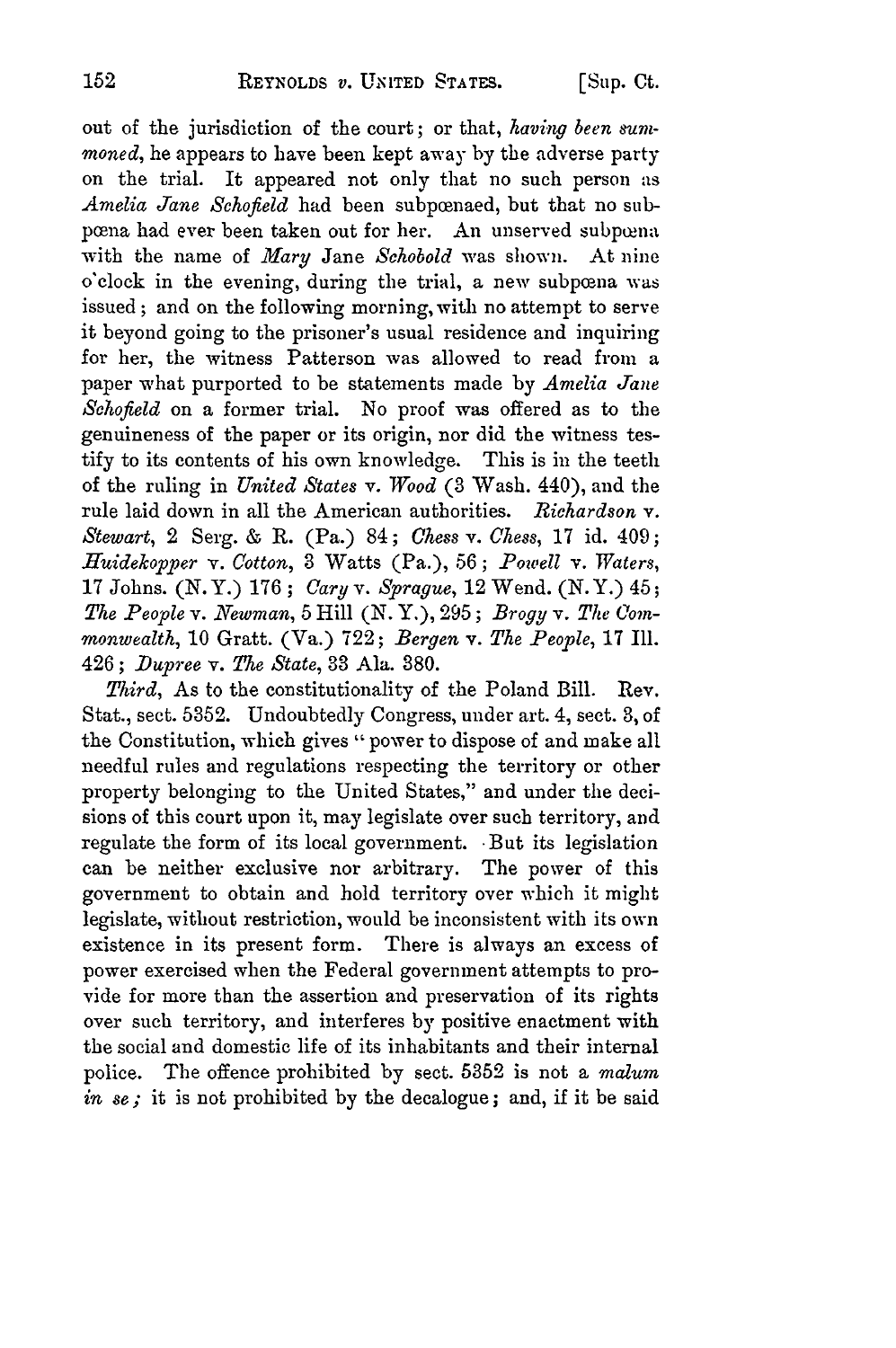that its prohibition is to be found in the teachings of the New Testament, we know that a majority of the people of this Territory deny that the Christian law contains any such prohibition.

*The Attorney- General and The Solicitor- General, contra.*

MR1. **CHIEF JUSTICE WAITE** delivered the opinion of the court.

The assignments of error, when grouped, present the following questions: $-$ 

**1.** Was the indictment bad because found by a grand jury of less than sixteen persons **?**

2. Were the challenges of certain petit jurors by the accused improperly overruled?

**3.** Were the challenges of certain other juiors **by** the government improperly- sustained?

4. Was the testimony of Amelia Jane Schofield, given at a former trial for the same offence, but under another indictment, improperly admitted in evidence?

**5.** Should the accused have been acquitted if he married the second time, because he believed it to be his. religious duty?

**6.** Did the court err in that part of the charge which directed the attention of the jury to the consequences of polygamy?

These questions will be considered in their order.

1. As to the grand jury.

The indictment was found in the District Court of the third judicial district of the Territory. The act of Congress *"in* relation to courts and judicial officers in the Territory of Utah," approved June **23,** 1874 (18 Stat. **253),** while regulating the qualifications of jurors in the Territory, and prescribing the mode of preparing the lists from which grand and petit jurors are to be drawn, as well as the manner of drawing, makes no provision in respect to the number of persons of which a grand jury shall consist. Sect. 808, Revised Statutes, requires that a grand jury impanelled before any district or circuit court of the United States shall consist of not less than sixteen nor more than twenty-three persons, while a statute of the Territory limits the number in the district courts of the Territory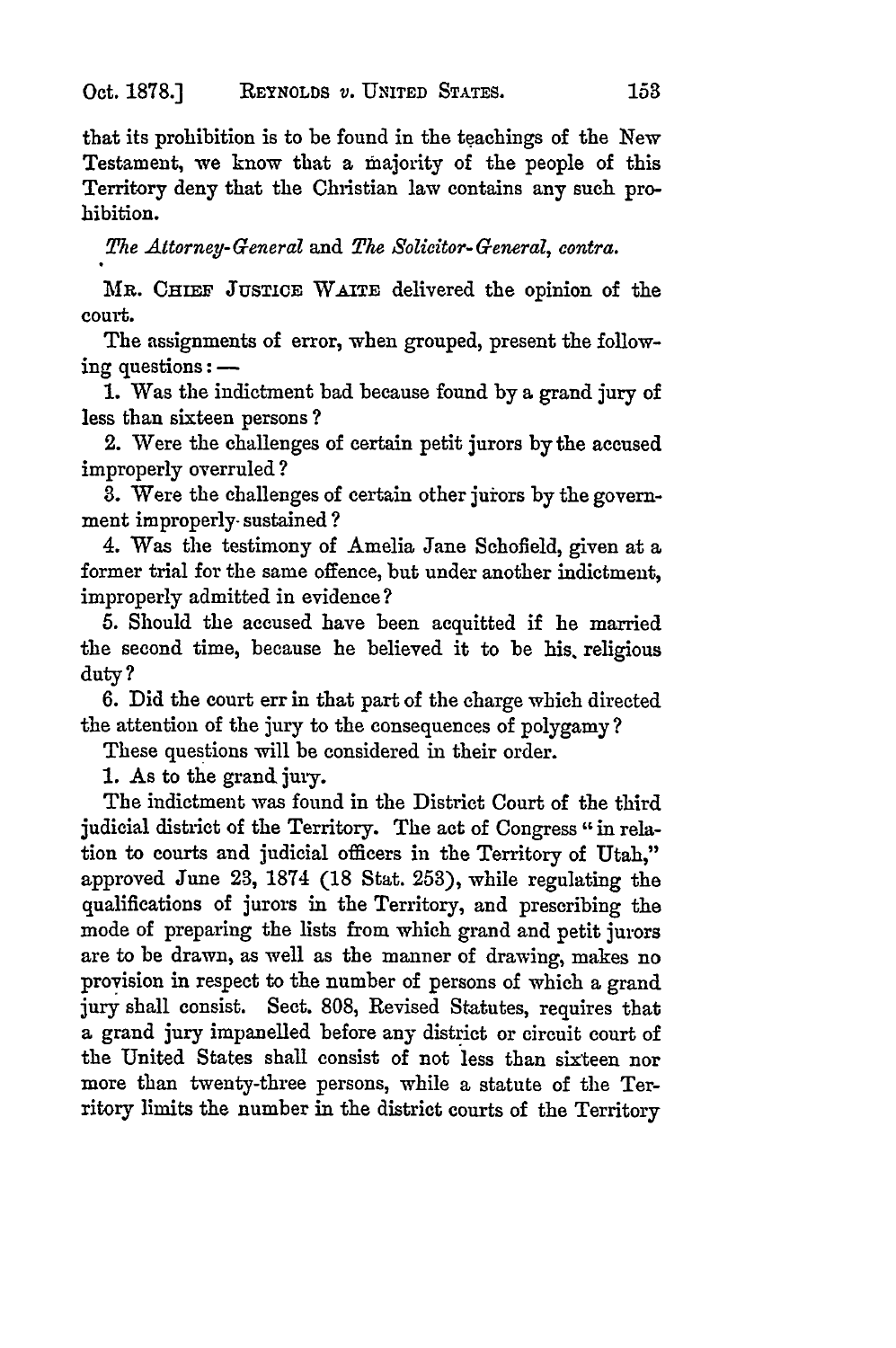to fifteen. Comp. Laws Utah, 1876, 857. The grand jury which found this indictment consisted of only fifteen persons, and the question to be determined is, whether the section of the Revised Statutes referred to or the statute of the Territory governs the case.

**By** sect. 1910 of the Revised Statutes the district courts of the Territory have the same jurisdiction in all cases **arising** under the Constitution and laws of the United States as is vested in the circuit and district courts of the United States; but this does not make them circuit and district courts of the United States. We have often so decided. *American Insurance* Co. *v. Canter,* 1 Pet. 511; *Benner et al. v. Porter,* 9 How. 235; *Clinton v. Englebrecht,* 18 Wall. 434. They are courts of the Territories, invested for some purposes with the powers of the courts of the United States. Writs of error and appeals lie from them to the Supreme Court of the Territory, and from that court as a territorial court to this in some cases.

Sect. 808 was not designed to regulate the impanelling of grand juries in all courts where offenders against the laws of the United States could be tried, but only in the circuit and district courts. This leaves the territorial courts free to act in obedience to the requirements of the territorial laws in force for the time being. *Clinton* v. *Englebrecht, supra; Hornbuckle* v. *Toombs*, 18 Wall. 648. As Congress may at any time assume control of the matter, there is but little danger to be anticipated from improvident territorial legislation in this particular. We are therefore of the opinion that the court below no more erred in sustaining this indictment than it did at a former term, at the instance of this same plaintiff in error, in adjudging another bad which was found against him for the same offence by a grand jury composed of twenty-three persons. 1 Utah, 226.

2. As to the challenges by the accused.

By the Constitution of the United States (Amend. VI.), the accused was entitled to a trial by an impartial jury. A juror to be impartial must, to use the language of Lord Coke, "be indifferent as he stands unsworn." Co. Litt. 155 **b.** Lord Coke also says that a principal cause of challenge is "so called because, if it be found true, it standeth sufficient of itself, without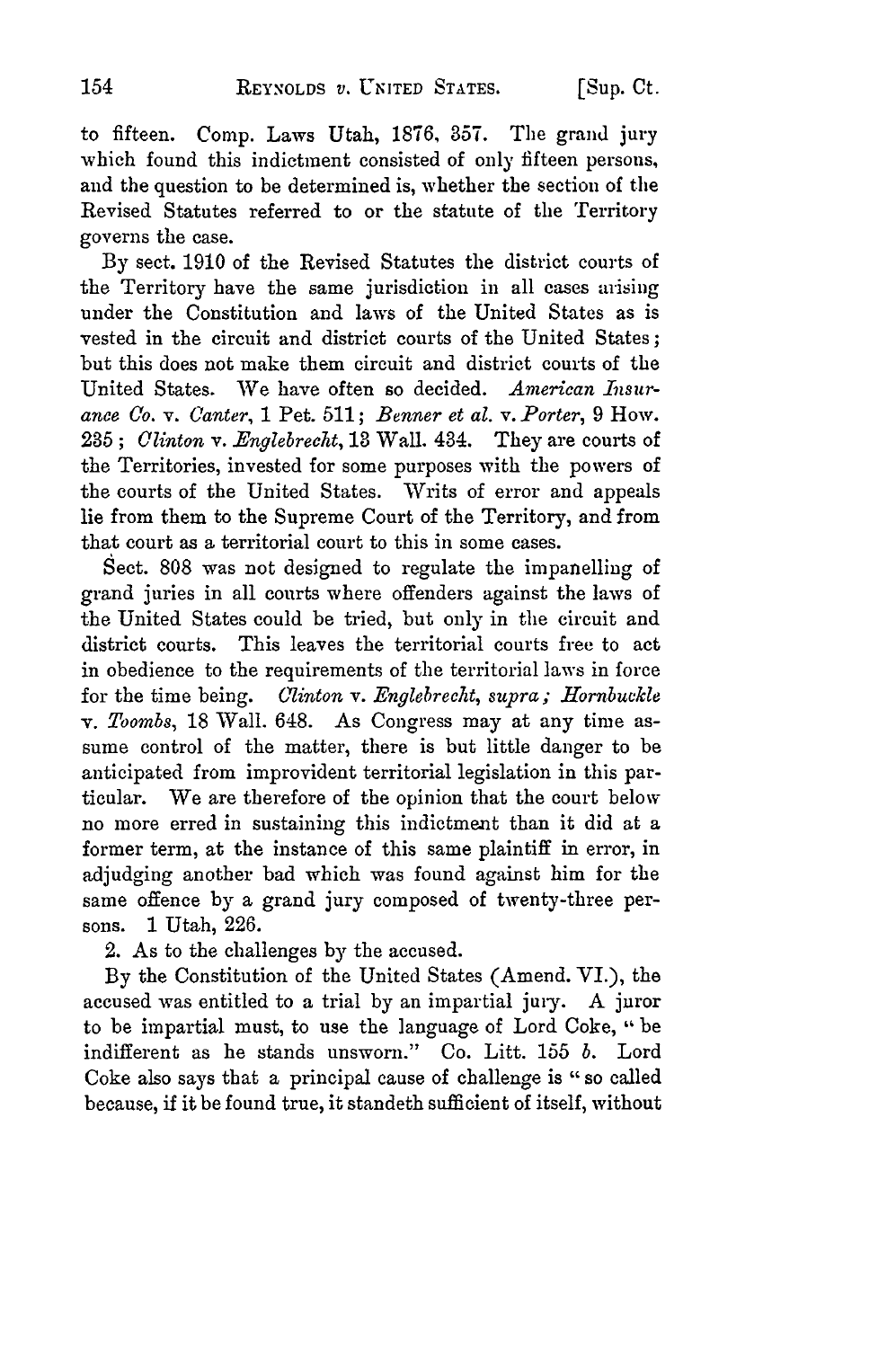leaving any thing to the conscience or discretion of the triers **"** (id. **156** *b)* ; or, as stated in Bacon's Abridgment, *"it* is grounded on such a manifest presumption of partiality, that, if found to be true, it unquestionably sets aside the **. . .** juror." Bac. Abr., tit. Juries, **E. 1.** "If the truth of the matter alleged is admitted, the law pronounces the judgment; but if denied, it must be made out **by** proof to the satisfaction of the court or the triers." **Id. E.** 12. To make out the existence of the fact, the juror who is challenged may be examined on his *voire dire,* and asked any questions that do not tend to his infamy or disgrace.

**All** of the challenges **by** the accused were for principal cause. It is good ground for such a challenge that a juror has formed an opinion as to the issue to be tried. The courts are not agreed as to the knowledge upon which the opinion must rest in order to render the juror incompetent, or whether the opinion must be accompanied **by** malice or ill-will; but all unite in holding that it must be founded on some evidence, and be more than a mere impression. Some say it must be positive (Gabbet, Criminal Law, **391);** others, that it must be decided and substantial *(Armistead's Case,* **11** Leigh (Va.), 659; *Wormley's Case,* **10** Gratt. (Va.) 658; *Neely v. The -People, 13* Ill. 685) ; others, fixed *(&ate* v. *Benton,* 2 Dev. & B. **(N. C.)** L. 196) ; and, still others, deliberate and settled *(Staup* v. *Commonwealth,* 74 Pa. St. 458; *Curley v. Commonwealth,* 84 id. 151). All concede, however, that, if hypothetical only, the partiality is not so manifest as to necessarily set the juror aside. Mr. Chief Justice Marshall, in *Burr's Trial* (1 Burr's Trial, 416), states the rule to be that "light impressions, which may fairly be presumed to yield to the testimony that may be offered, which may leave the mind open to a fair consideration of the testimony, constitute no sufficient objection to a juror; but that those strong and deep impressions which close the mind against the testimony that may be offered in opposition to them, which will combat that testimony and resist its force, do constitute a sufficient objection to him." The theory of the law is that a juror who has formed an opinion cannot be impartial. Every opinion which he may entertain need not necessarily have that effect. In these days of newspaper enterprise and universal education,  every case of public interest is almost, as a matter of necessity,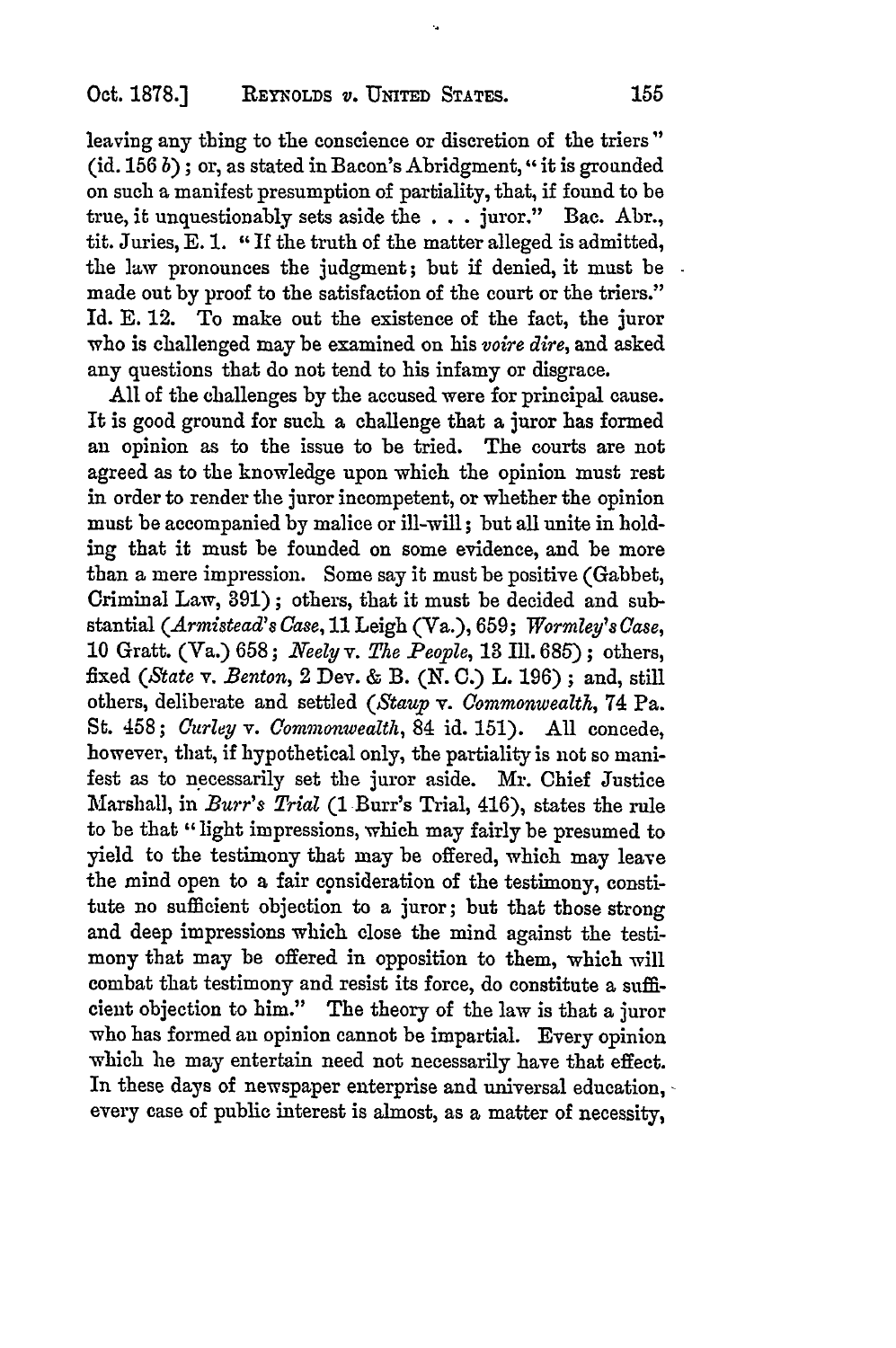brought to the attention of all the intelligent people in the vicinity, and scarcely any one can be found among those best fitted for jurors who has not read or heard of *it,* and who has not some impression or some opinion in respect to its merits. It is clear, therefore, that upon the trial of the issue of fact raised by a challenge for such cause the court will practically be called upon to determine whether the nature and strength of the opinion formed are such as in law necessarily to raise the presumption of partiality. The question thus presented is one **of** mixed law and fact, and to be tried, as far as the facts are concerned, like any other issue of that character, upon the evidence. The finding of the trial court upon that issue ought not to be set aside by a reviewing court, unless the error is manifest. No less stringent rules should be applied by the reviewing court in such a case than those which govern in the consideration of motions for new trial because the verdict is against the evidence. It must be made clearly to appear that upon the evidence the court ought to have found the juror had formed such an opinion that he could not in law be deemed impartial. The case must be one in which it is manifest the law left nothing to the "conscience or discretion" of the court.

The challenge in this case most relied upon in the argument here is that of Charles Read. He was sworn on his *voire dire;* and his evidence,<sup>1</sup> taken as a whole, shows that he "believed" he had formed an opinion which he had never expressed, but which he did not think would influence his verdict on hearing the testimony. We cannot think this is such a manifestation of partiality as to leave nothing to the " conscience or discretion " of the triers. The reading of the evidence leaves the impression that the juror had some hypothetical opinion about the case, but it falls far short of raising a manifest presumption of partiality. In considering such questions in a reviewing court, we ought not to be unmindful of the fact we have so often observed in our experience, that jurors not unfrequently seek to excuse themselves on the ground of having formed an opinion, when, on examination, it turns out that no real disqualification exists. In such cases the manner of the

*I* **Supra, p.** 147.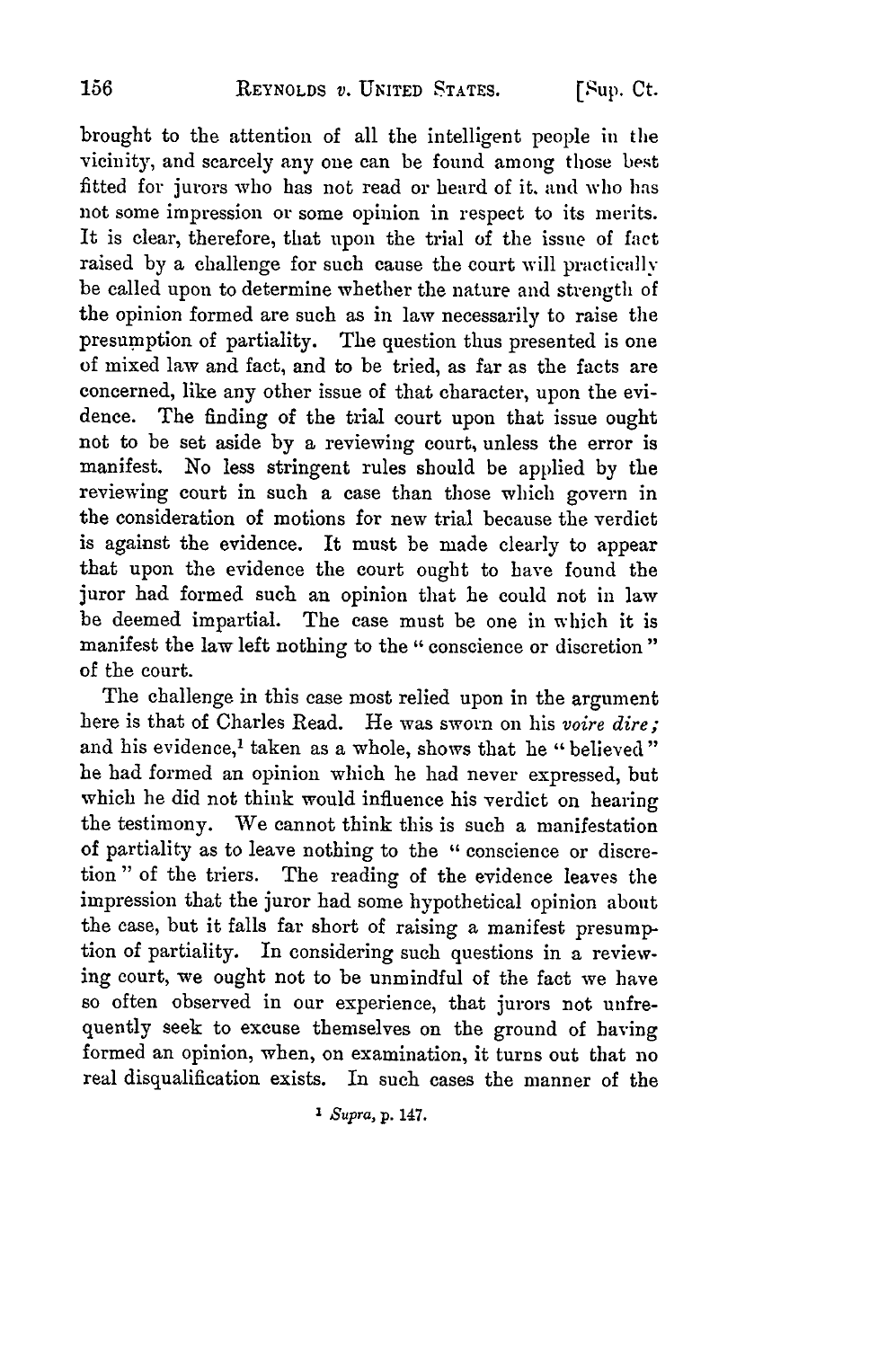juror while testifying is oftentimes more indicative of the real character of his opinion than his words. That is seen below, but cannot always be spread upon the record. Care should, therefore, be taken in the reviewing court not to reverse the ruling below upon such a question of fact, except in a clear case. The affirmative of the issue is upon the challenger. Unless he shows the actual existence of such an opinion in the mind of the juror as will raise the presumption of partiality, the juror need not necessarily be set aside, and it will not be error in the court to refuse to do so. Such a case, in our opinion, was not made out upon the challenge of Read. The fact that he had not expressed his opinion is important only as tending to show that he had not formed one which disqualified him. **If** a positive and decided opinion had been formed, he would have been incompetent even though it had not been expressed. Under these circumstances, it is unnecessary to consider the case of Ransohoff, for it was confessedly not as strong as that of Read.

8. As to the challenges by the government.

The questions raised upon these assignments of error are not whether the district attorney should have been permitted to interrogate the jurors while under examination upon their voire dire as to the fact of their living in polygamy. No objection was made below to the questions, but only to the ruling of the court upon the challenges after the testimony taken in answer to the questions was in. From the testimony it is apparent that all the jurors to whom the challenges related were or had been living in polygamy. It needs no argument to show that such a jury could not have gone into the box entirely free from bias and prejudice, and that if the challenge was not good for principal cause, it was for favor. A judgment will not be reversed simply because a challenge good for favor was sustained in form for cause. As the jurors were incompetent and properly excluded, it matters not here upon what form of challenge they were set aside. In one case the challenge was for favor. In the courts of the United States all challenges are tried by the court without the aid of triers (Rev. Stat. sect. **819),** and we are not advised that the practice in the territorial courts of Utah is different.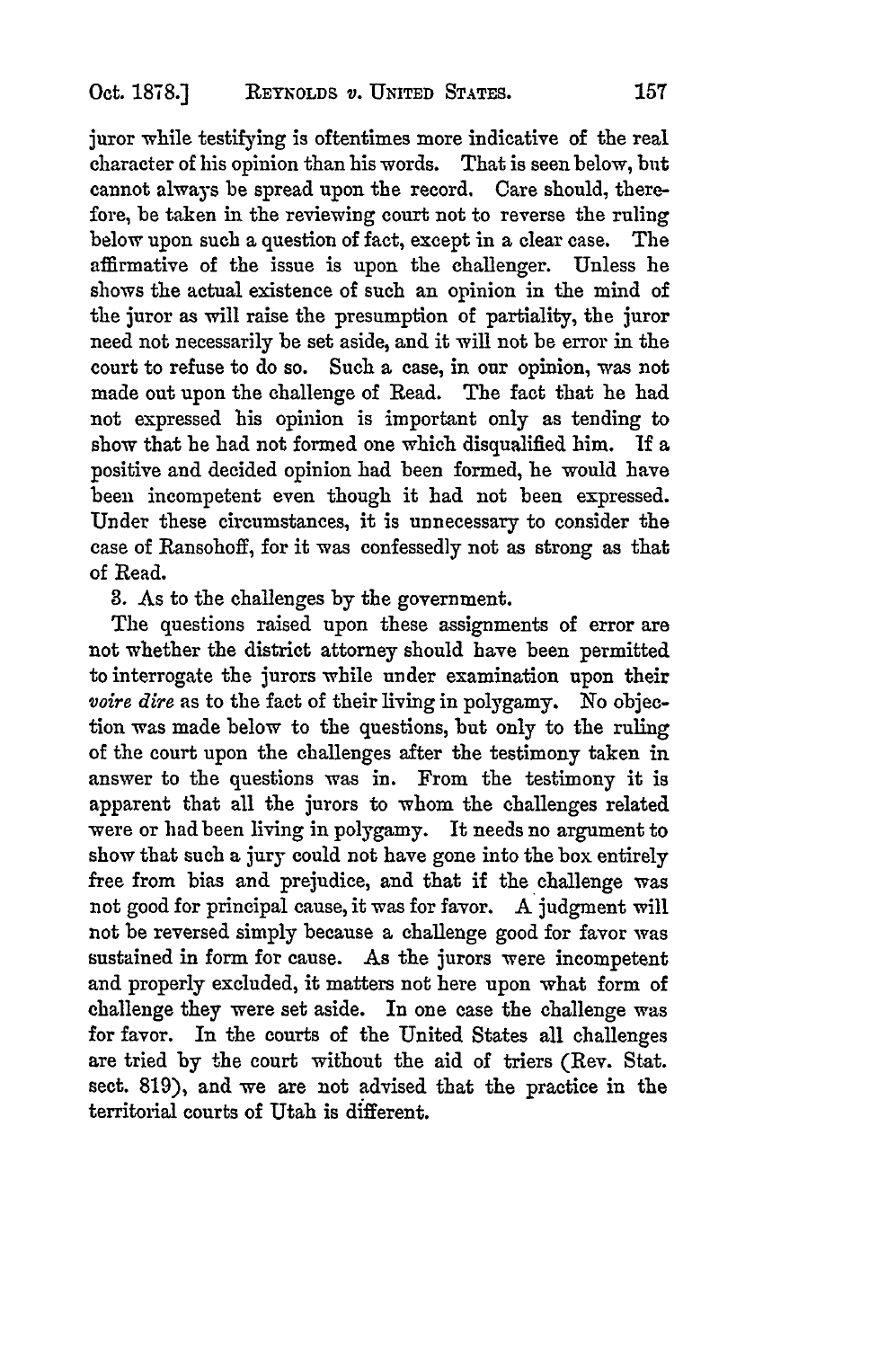4. As to the admission of evidence to prove what was sworn to by Amelia Jane Schofield on a former trial of the accused for the same offence but under a different indictment.

The Constitution gives the accused the right to a trial at which he should be confronted with the witnesses against him **;** but if a witness is absent by his own wrongful procurement, he cannot complain if competent evidence is admitted to supply the place of that which he has kept away. The Constitution does not guarantee an accused person against the legitimate consequences of his own wrongful acts. It grants him the privilege of being confronted with the witnesses against him; but if he voluntarily keeps the witnesses away, he cannot insist on his privilege. If, therefore, when absent by his procurement, their evidence is supplied in some lawful way, he is in no condition to assert that his constitutional rights have been violated.

In *Lord Morley's Case* (6 State Trials, 770), as long ago as the year 1666, it was resolved in the House of Lords "that in case oath should be made that any witness, who had been examined by the coroner and was then absent, was detained by the means or procurement of the prisoner, and the opinion of the judges asked whether such examination might be read, we should answer, that if their lordships were satisfied by the evidence they had heard that the witness was detained by means or procurement of the prisoner, then the examination might be read; but whether he was detained by means or procurement of the prisoner was matter of fact, of which we were not the judges, but their lordships." This resolution was followed in *Rarrison's Case* (12 id. 851), and seems to have been recognized as the law in England ever since. In *Regina v. Scaife* (17 Ad. & El. **N.** s. 242), all the judges agreed that if the prisoner had resorted to a contrivance to keep a witness out of the way, the deposition of the witness, taken before a magistrate and in the presence of the prisoner, might be read. Other cases to the same effect are to be found, and in this country the ruling has been in the same way. *Drayton v. Wells, I* Nott & **Mf.** (S. C.) 409; *Williams* v. *The State,* 19 Ga. 403. So that now, in the leading text-books, it is laid down that if a witness is kept away by the adverse party,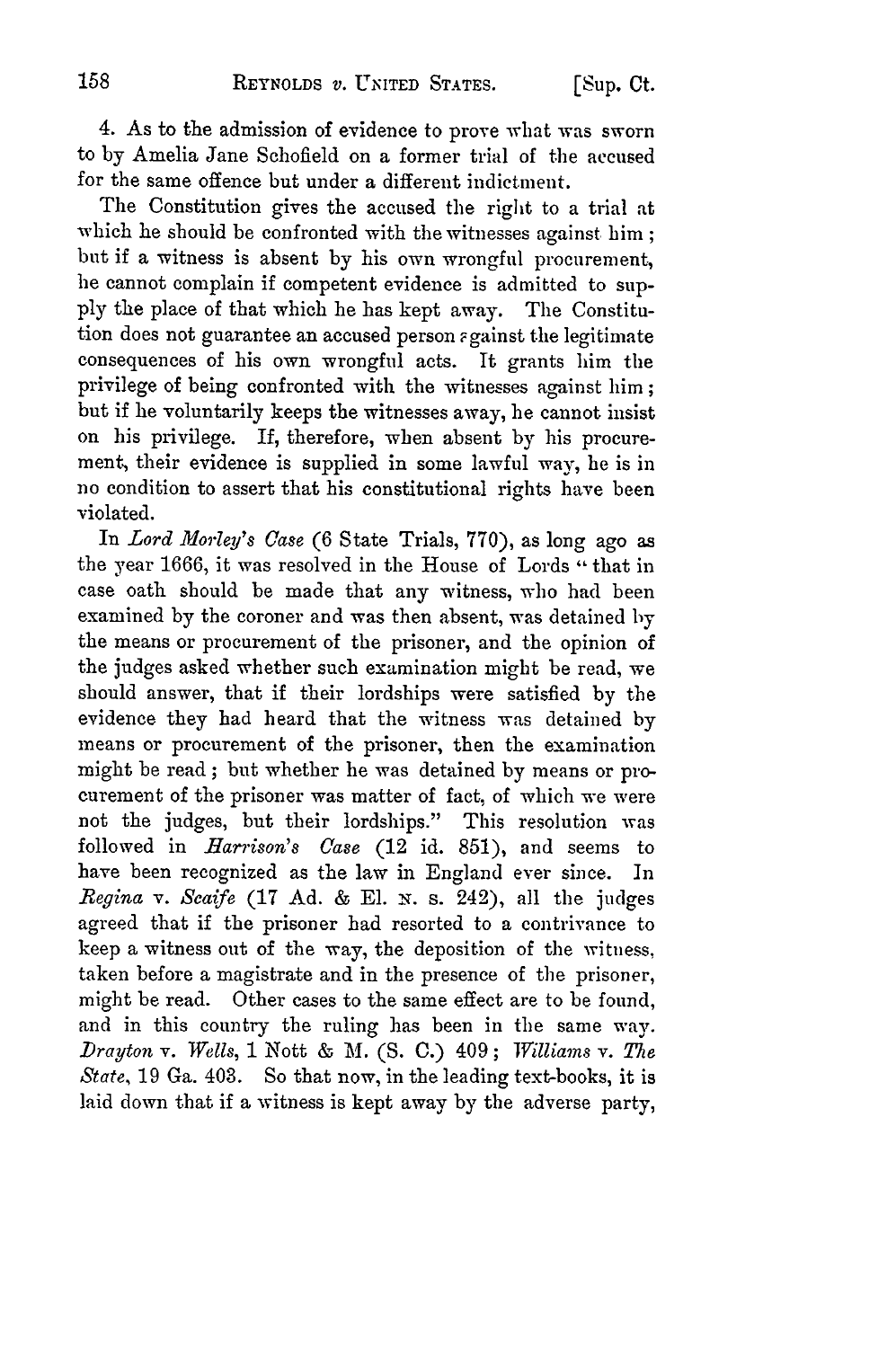his testimony, taken on a former trial between the same parties upon the same issues, may be given in evidence. **1** Greenl. Evid., sect. **163; 1** Taylor, Evid., sect. 446. Mr. Wharton **(1** Whart. Evid., sect. **178)** seemingly limits the rule somewhat, and confines it to cases where the witness has been corruptly kept away **by** the party against whom he is to be called, but in reality his statement is the same as that of the others; for in all it is implied that the witness must have been wrongfully kept away. The rule has its foundation in the maxim that no one shall be permitted to take advantage of his own wrong; and, consequently, if there has not been, in legal contemplation, a wrong committed, the way has not been opened for the introduction of the testimony. We are content with this long-established usage, which, so far as we have been able to discover, has rarely been departed from. It is the outgrowth of a maxim based on the principles of common honesty, and, if properly administered, can harm no one.

Such being the rule, the question becomes practically one of fact, to be settled as a preliminary to the admission of secondary evidence. In this respect it is like the preliminary question of the proof of loss of a written instrument, before secondary evidence of the contents of the instrument can be admitted. In *Lord Morley's Case (supra),* it would seem to have been considered a question for the trial court alone, and not subject to review on error or appeal; but without deeming it necessary in this case to go so far as that, we have no hesitation in saying that the finding of the court below is, at least, to have the effect of a verdict of a jury upon a question of fact, and should not be disturbed unless the error is manifest.

The testimony shows that the absent witness was the alleged second wife of the accused; that she bad testified on a former trial for the same offence under another indictment; that she had no home, except with the accused; that at some time before the trial a subpcena had been issued for her, but by mistake she was named as Mary Jane Schobold; that an officer who knew the witness personally went to the house of the accused to serve the subpœna, and on his arrival inquired for her, either by the name of Mary Jane Schofield or Mrs. Reynolds; that he was told by the accused she was not at home;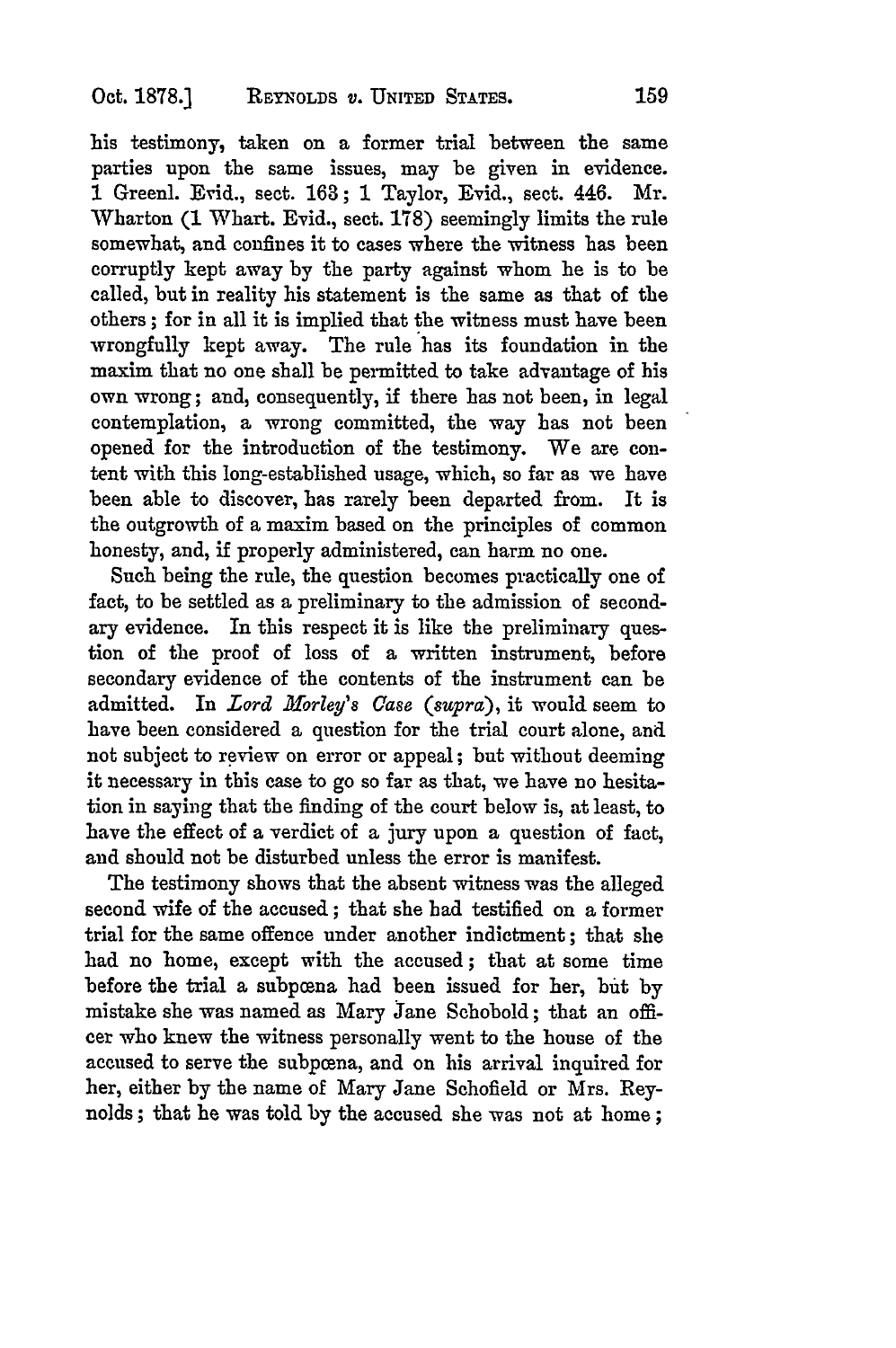that he then said, " Will you tell me where she is?" that the reply was "No; that will be for you to find out;" that the officer then remarked she was making him considerable trouble, and that she would get into trouble herself; and the accused replied, "Oh, no; she won't, till the subpœna is served upon her," and then, after some further conversation, that "She does not appear in this case."

It being discovered after the trial commenced that a wrong name had been inserted in the subpœna, a new subpœna was issued with the right name, at nine o'clock in the evening. With this the officer went again to the house, and there found a person known as the first wife of the accused. He was told by her that the witness was not there, and had not been for three weeks. He went again the next morning, and not finding her, or being able to ascertain where she was by inquiring in the neighborhood, made return of that fact to the court. At ten o'clock that morning the case was again called; and the foregoing facts being made to appear, the court ruled that evidence of what the witness had sworn to at the former trial was admissible.

In this we see no error. The accused was himself personally present in court when the showing was made, and had full opportunity to account for the absence of the witness, if he would, or to deny under oath that he had kept her away. Clearly, enough had been proven to cast the burden upon him of showing that he had not been instrumental in concealing or keeping the witness away. Having the means of making the necessary explanation, and having every inducement to do so if he would, the presumption is that he considered it better to rely upon the weakness of the case made against him than to attempt to develop the strength of his own. Upon the testimony as it stood, it is clear to our minds that the judgment should not be reversed because secondary evidence was admitted.

This brings us to the consideration of what the former testimony was, and the evidence by which it was proven to the jury.

It was testimony given on a former trial of the same person for the same offence, but under another indictment. It was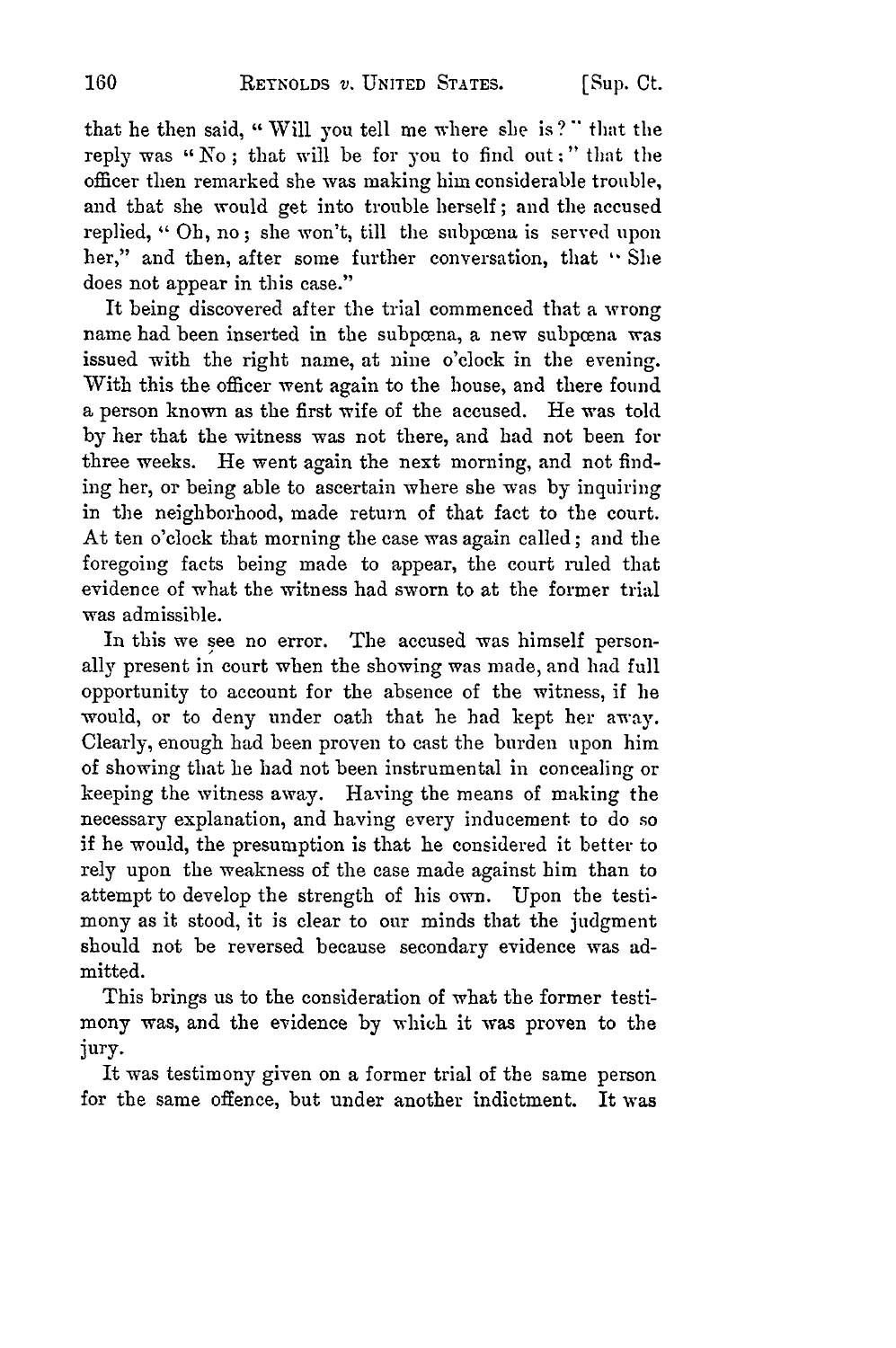substantially testimony given at another time in the same cause. The accused was present at the time the testimony was given, and had full opportunity of cross-examination. This brings the case clearly within the well-established rules. The cases are fully cited in 1 Whart. Evid., sect. 177.

The objection to the reading by Mr. Patterson of what was sworn to on the former trial does not seem to have been because the paper from which he read was not a true record of the evidence as given, but because the foundation for admitting the secondary evidence had not been laid. This objection, as has already been seen, was not well taken.

**5.** As to the defence of religious belief or duty.

On the trial, the plaintiff in error, the accused, proved that at the time of his alleged second marriage he was, and for many years before had been, a member of the Church of Jesus Christ of Latter-Day Saints, commonly called the Mormon Church, and a believer in its doctrines; that it was an accepted doctrine of that church "that it was the duty of male members of said church, circumstances permitting, to practise polygamy; **. ..** that this duty was enjoined **by** different books which the members of said church believed to be of divine origin, and among others the Holy Bible, and also that the members of the church believed that the practice of polygamy was directly enjoined upon the male members thereof **by** the Almighty God, in a revelation to Joseph Smith, the founder and prophet of said church; that the failing or refusing to practise polygamy **by** such male members of said church, when circumstances would admit, would be punished, and that the penalty for such failure and refusal would be damnation in the life to come." He also proved "that he had received permission from the recognized authorities in said church to enter into polygamous marriage; . . . that Daniel H. Wells, one having authority in said church to perform the marriage ceremony, married the said defendant on or about the time the crime is alleged to have been committed, to some woman by the name of Schofield, and that such marriage ceremony was performed under and pursuant to the doctrines of said church."

Upon this proof he asked the court to instruct the jury that if they found from the evidence that he "was married as **VOL.** V111. **11**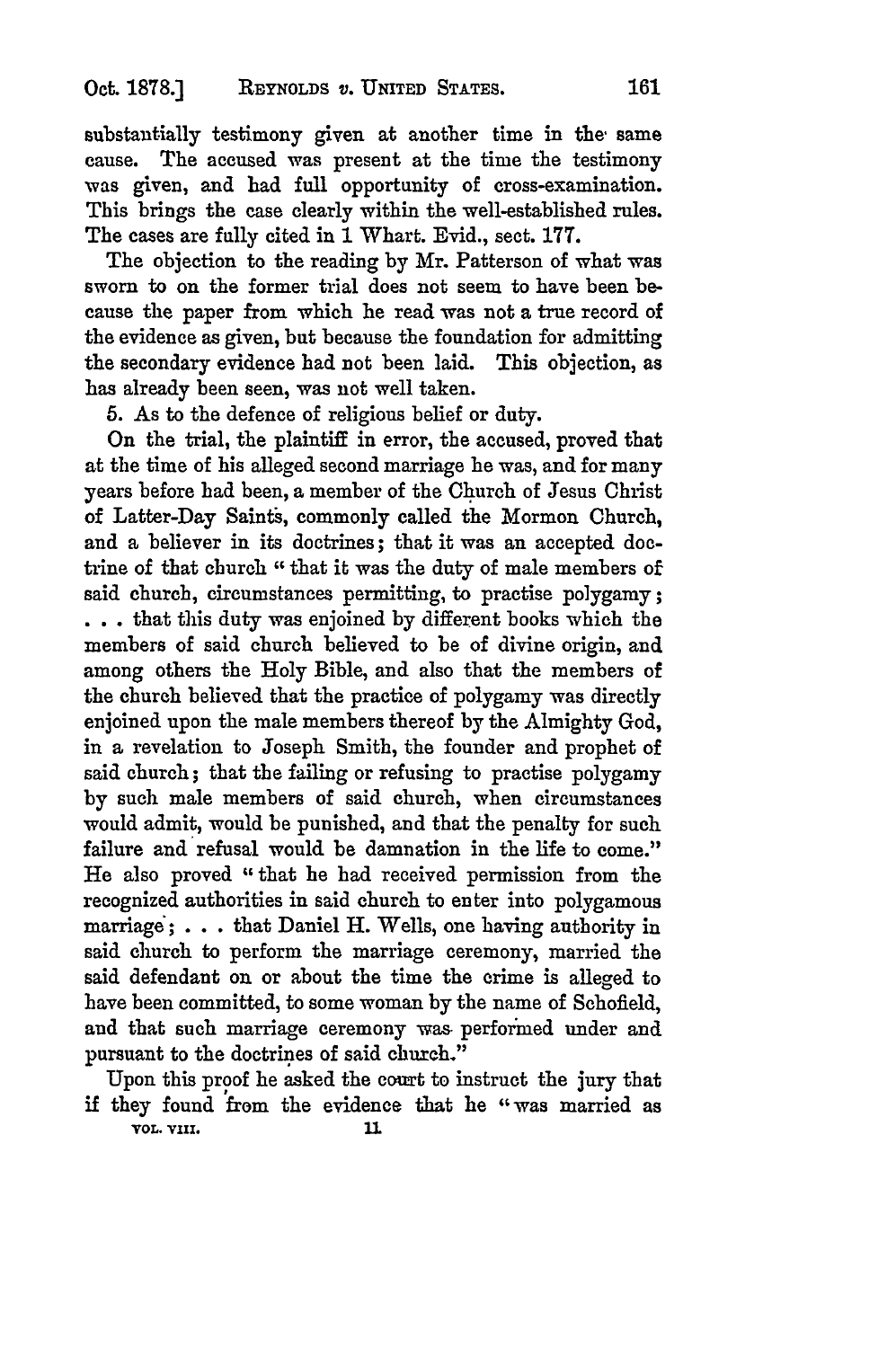charged - if he was married - in pursuance of and in conformity with what he believed at the time to be a religious duty, that the verdict must be 'not guilty.'" This request was refused, and the court did charge "that there must have been a criminal intent, but that if the defendant, under the influence of a religious belief that it was right, -under an inspiration, if you please, that it was right, - deliberately married a second time, having a first wife living, the want of consciousness of evil intent - the want of understanding on his part that he was committing a crime - did not excuse him; but the law inexorably in such case implies the criminal intent."

Upon this charge and refusal to charge the question is raised, whether religious belief can be accepted as a justification of an overt act made criminal by the law of the land. The inquiry is not as to the power of Congress to prescribe criminal laws for the Territories, but as to the guilt of one who knowingly violates a law which has been properly enacted, if he entertains a religious belief that the law is wrong.

Congress cannot pass a law for the government of the Territories which shall prohibit the free exercise of religion. The first amendment to the Constitution expressly forbids such legislation. Religious freedom is guaranteed everywhere throughout the United States, so far as congressional interference is concerned. The question to be determined is, whether the law now under consideration comes within this prohibition.

The word "religion" is not defined in the Constitution. We must go elsewhere, therefore, to ascertain its meaning, and nowhere more appropriately, we think, than to the history of the times in the midst of which the provision was adopted. The precise point of the inquiry is, what is the religious freedom which has been guaranteed.

Before the adoption of the Constitution, attempts were made in some of the colonies and States to legislate not only in respect to the establishment of religion, but in respect to its doctrines and precepts as well. The people were taxed, against their will, for the support of religion, and sometimes for the support of particular sects to whose tenets they could not and did not subscribe. Punishments were prescribed for a failure to attend upon public worship, and sometimes for entertaining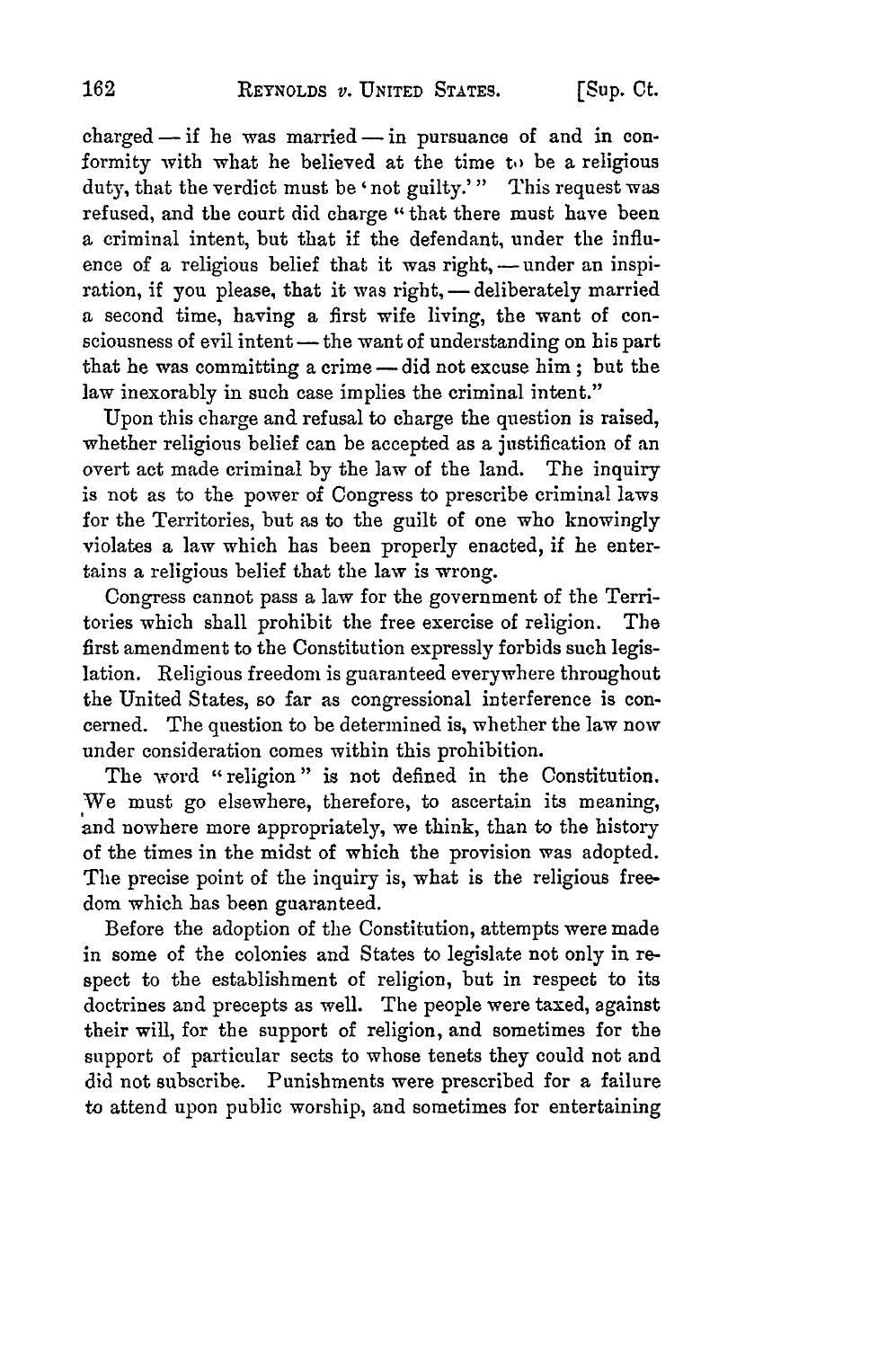heretical opinions. The controversy upon this general subject was animated in many of the States, but seemed at last to culminate in Virginia. 'In **1784,** the House of Delegates of that State having under consideration *"a* bill establishing provision for teachers of the Christian religion," postponed it until the next session, and directed that the bill should be published and distributed, and that the people be requested "to signify their opinion respecting the adoption of such a bill at the next session of assembly."

This brought out a determined opposition. Amongst others, Mr. Madison prepared a "Memorial and Remonstrance," which was widely circulated and signed, and in which he demonstrated **"1** that religion, or the duty we bwe the Creator," was not within the cognizance of civil government. Semple's Virginia Baptists, Appendix. At the next session the proposed bill was not only defeated, but another, "for establishing religious freedom," drafted by Mr. Jefferson, was passed. 1 Jeff. Works, 45; 2 Howison, Hist. of Va. 298. In the preamble of this act (12 Hening's Stat. 84) religious freedom is defined; and after a recital "that to suffer the civil magistrate to intrude his powers into the field of opinion, and to restrain the profession or propagation of principles on supposition of their ill tendency, is a dangerous fallacy which at once destroys all religious liberty," it is declared "that it is time enough for the rightful purposes of civil government for its officers to interfere when principles break out into overt acts against peace and good order. $\mathcal V$  In these two sentences is found the true distinction between what properly belongs to the church and what to the State.

In a little more than a year after the passage of this statute the convention met which prepared the Constitution of the United States." Of this convention Mr. Jefferson was not a member, he being then absent as minister to France. As soon as he saw the draft of the Constitution proposed for adoption, he, in a letter to a friend, expressed his disappointment at the absence of an express declaration insuring the freedom of religion  $(2 \text{ Jeff. Works}, 355)$ , but was willing to accept it as it was, trusting that the good sense and honest intentions of the people would bring about the necessary alterations.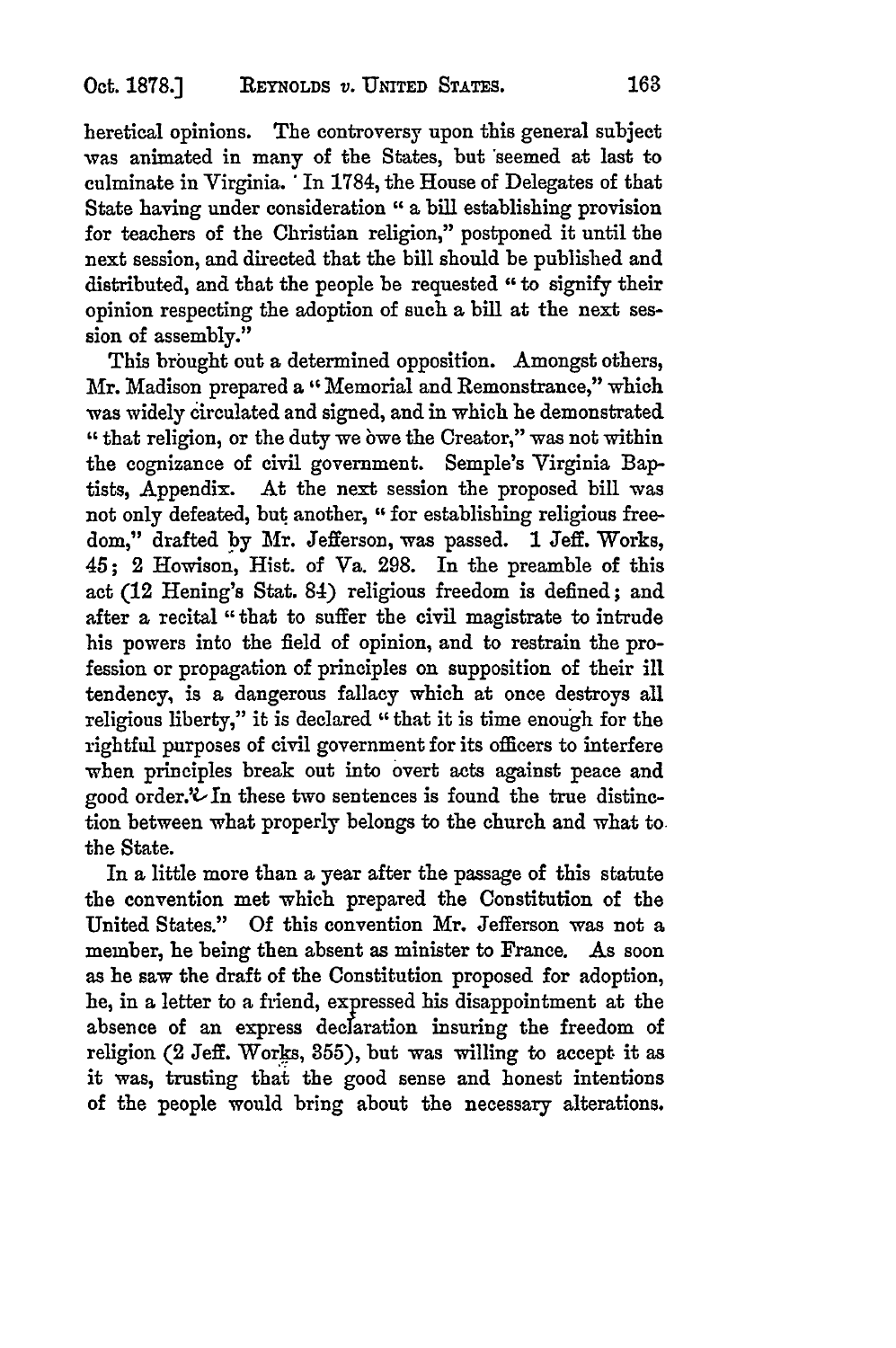1 Jeff. Works, 79. Five of the States, while adopting the Constitution, proposed amendments. Three -New Hampshire, New York, and Virginia - included in one form or another a declaration of religious freedom in the changes they desired to have made, as did also North Carolina, where the convention at first declined to ratify the Constitution until the proposed amendments were acted upon. Accordingly, at the first session of the first Congress the amendment now under consideration was proposed with others by Mr. Madison. It met the views of the advocates of religious freedom, and was adopted. Mr. Jefferson afterwards, in reply to an address to him by a committee of the Danbury Baptist Association (8 id. **113),** took occasion to say: " Believing with you that religion is a matter which lies solely between man and his God; that he owes account to none other for his faith or his worship; that the legislative powers of the government (reach actions only, and not opinions,  $\rightarrow$  I contemplate with sovereign reverence that act of the whole American people which declared that their legislature should ' make no law respecting an establishment of religion or prohibiting the free exercise thereof,' thus building a wall of separation between church and State. Adhering to this expression of the supreme will of the nation in behalf of the rights of conscience, I shall see with sincere satisfaction the progress of those sentiments which tend to restore man to all his natural rights, convinced he has no natural right in opposition to his social duties." Coming as this does from an acknowledged leader of the advocates of the measure, it may be accepted almost as an authoritative declaration of the scope and effect of the amendment thus secured. Congress was deprived of all legislative power over mere opinion, but was left free to reach actions which were in violation of social duties or subversive of good order.

Polygamy has always been odious among the northern and western nations of Europe, and, until the establishment of the Mormon Church, was almost exclusively a feature of the life of Asiatic and of African people. At common law, the second marriage was always void (2 Kent, Com. 79), and from the earliest history of England polygamy has been treated as an offence against society. After the establishment of the eccle-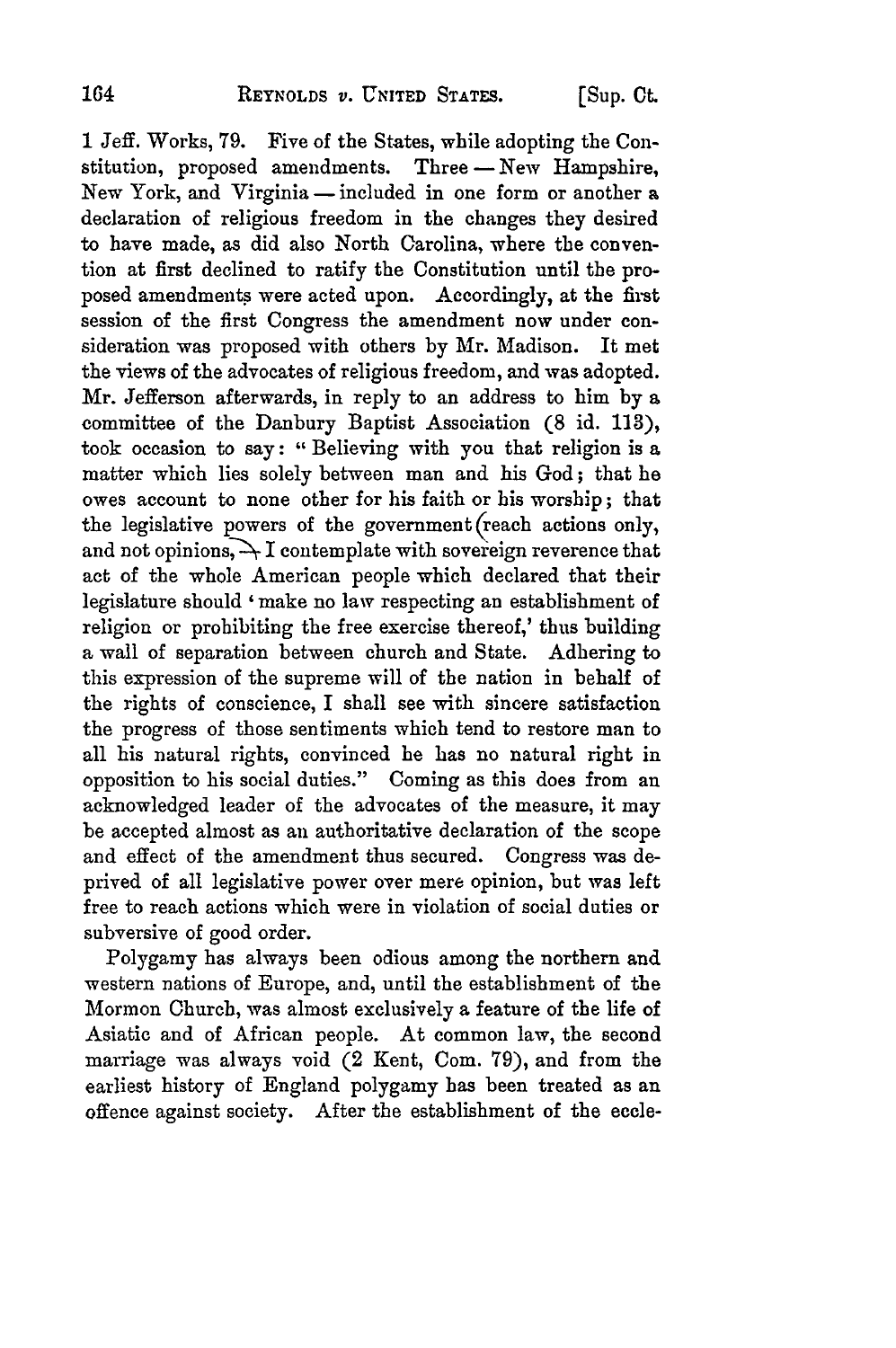siastical courts, and until the time of James I., it was punished through the instrumentality of those tribunals, not merely because ecclesiastical rights had been violated, but because upon the separation of the ecclesiastical courts from the civil the ecclesiastical were supposed to be the most appropriate for the trial of matrimonial causes and offences against the rights of marriage, just as they were for testamentary causes and the settlement of the estates of deceased persons.

**By** the statute **of 1** James I. **(c. 11),** the offence, if committed in England or Wales, was made punishable in the civil courts, and the penalty was death. As this statute was limited in its operation to England and Wales, it was at a very early period re-enacted, generally with some modifications, in all the colonies. In connection with the case we are now considering, it is a significant fact that on the 8th of December, **1788,** after the passage of the act establishing religious freedom, and after the convention of Virginia had recommended as an amend**merit** to the Constitution of the United States the declaration in a bill of rights that "all men have an equal, natural, and unalienable right to the free exercise of religion, according to the dictates of conscience," the legislature of that State substantially enacted the statute of James **I.,** death penalty included, because, as recited in the preamble, "it hath been doubted whether bigamy or poligamy be punishable **by** the laws of this Commonwealth." 12 Hening's Stat. **691.** From that **day** to this we think it may safely be said there never has been a time in any State of the Union when polygamy has not been an offence against society, cognizable **by** the civil courts and punishable with more or less severity. In the face of all this evidence, it is impossible to believe that the constitutional guaranty of religious freedom was intended to prohibit legislation in respect to this most important feature of social life. Marriage, while from its very nature a sacred obligation, is nevertheless, in most civilized nations, a civil contract, and usually regulated **by** law. Upon it society may be said to be built, and out of its fruits spring social relations and social obligations and duties, with which government is necessarily required to deal. In fact, according as monogamous or polygamous marriages are allowed, do we find the principles on which the government of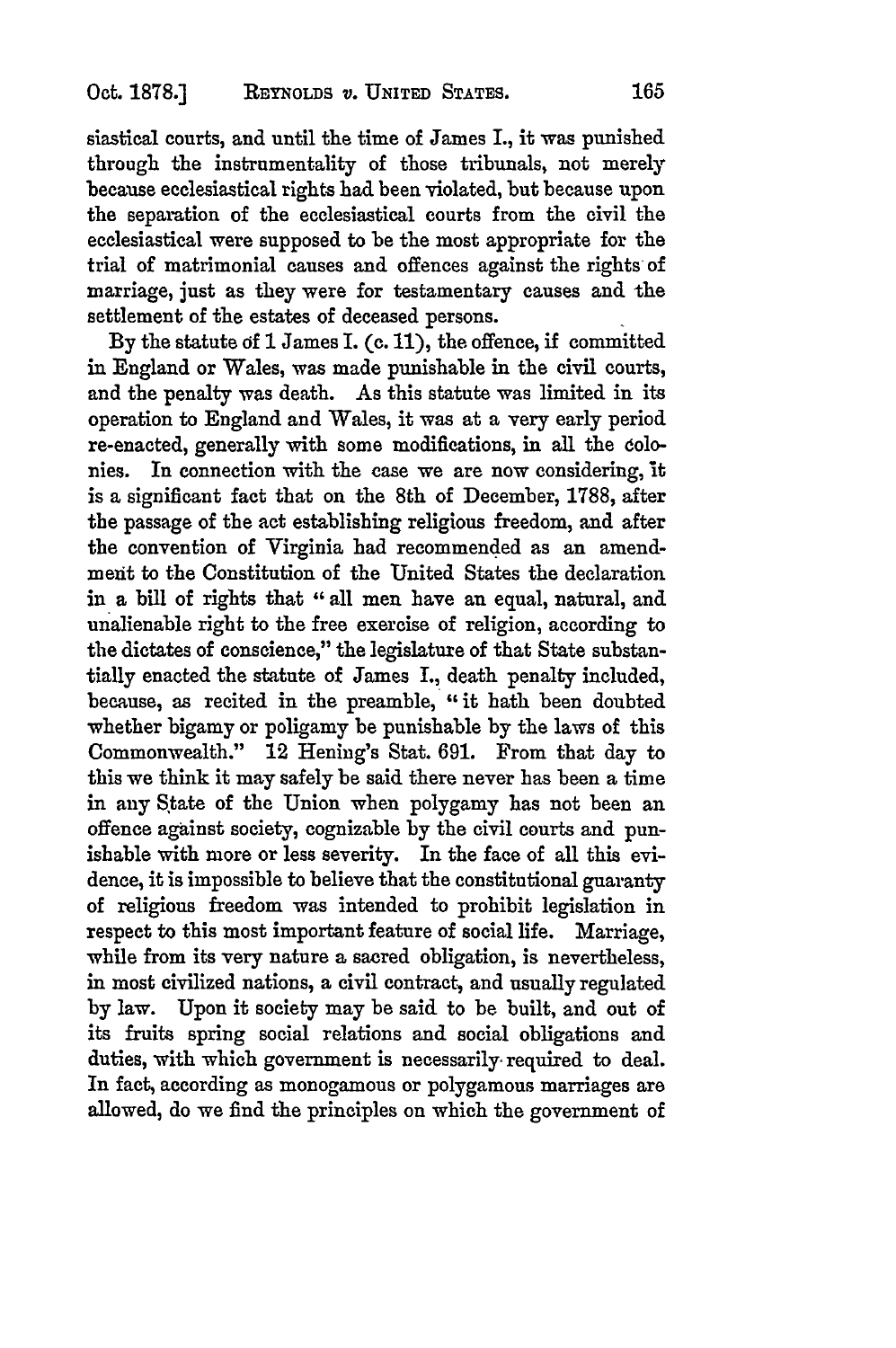the people, to a greater or less extent, rests. Professor Lieber says, polygamy leads to the patriarchal principle, and which, when applied to large communities, fetters the people in stationary despotism, while that principle cannot long exist in connection with monogamy. Chancellor Kent observes that this remark is equally striking and profound. 2 Kent, Com. **81,** note (e). An exceptional colony of polygamists under an exceptional leadership may sometimes exist for a time without appearing to disturb the social condition of the people who surround it; but there cannot be a doubt that, unless restricted **by** some form of constitution, it is within the legitimate scope of the power of every civil government to determine whether polygamy or monogamy shall be the law of social life under its dominion.

In our opinion, the statute immediately under consideration is within the legislative power of Congress. It is constitutional and valid as prescribing a rule of action for all those residing in the Territories, and in places over which the United States have exclusive control. This being so, the only question which remains is, whether those who make polygamy a part of their religion are excepted from the operation of the statute. If they are, then those who do not make polygamy a part of their religious belief may be found guilty and punished, while those who do, must be acquitted and go free. This would be introducing a new element into criminal law. Laws are made for the government of actions, and while they cannot interfere with mere religious belief and opinions, they may with practices. Suppose one believed that human sacrifices were a necessary part of religious worship, would it be seriously contended that the civil government under which he lived could not interfere to prevent a sacrifice? Or if a wife religiously believed it was her duty to burn herself upon the funeral pile of her dead husband, would it be beyond the power of the civil government to prevent her carrying her belief into practice **?**

So here, as a law of the organization of society under the exclusive dominion of the United States, it is provided that plural marriages shall not be allowed. Can a man excuse his practices to the contrary because of his religious belief?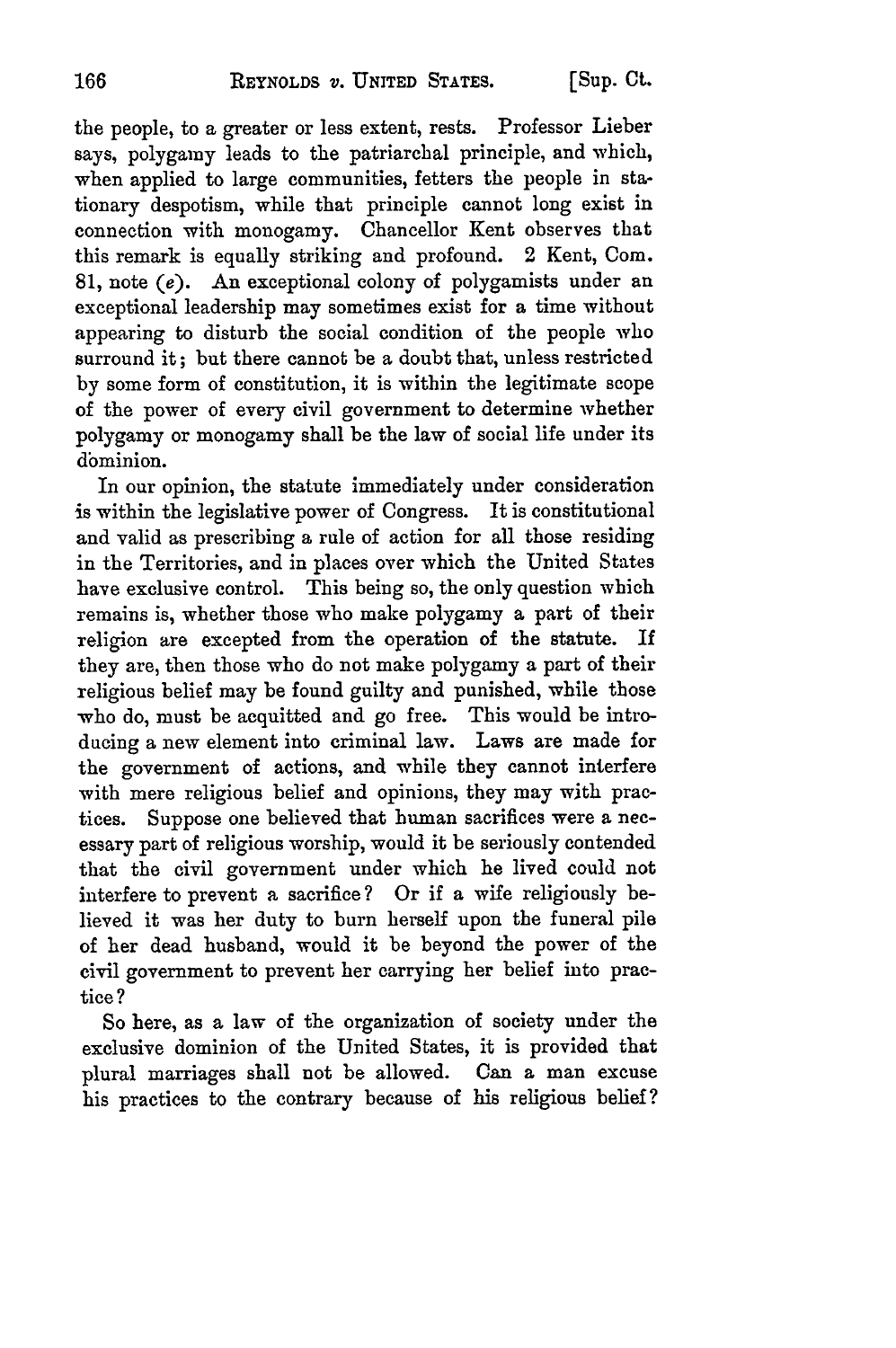To permit this would be to make the professed doctrines of religious belief superior to the law of the land, and in effect to permit every citizen to become a law unto himself. Government could exist only in name under such circumstances.

A criminal intent is generally an element of crime, but every man is presumed to intend the necessary and legitimate consequences of what he knowingly does. Here the accused knew he had been once married, and that his first wife was living. **He** also knew that his second marriage was forbidden **by** law. When, therefore, he married the second time, he is presumed to have intended to break the law. And the breaking of the law is the crime. Every act necessary to constitute the crime was knowingly done, and the crime was therefore knowingly committed. Ignorance of a fact may sometimes be taken as evidence of a want of criminal intent, but not ignorance of the law. The only defence of the accused in this case is his belief that the law ought not to have been enacted. It matters not that his belief was a part of his professed religion: it was still belief, and belief only.

In *Regina* v. *Wagstaff* (10 Cox Crim. Cases, 531), the parents of a sick child, who omitted to call in medical attendance because of their religious belief that what they did for its cure would be effective, were held not to be guilty of manslaughter, while it was said the contrary would have been the result if the child had actually been starved to death **by** the parents, under the notion that it was their religious duty to abstain from giving it food. But when the offence consists of a positive act which is knowingly done, it would be dangerous to hold that the offender might escape punishment because **he** religiously believed the law which he had broken ought never to have been made. No case, we believe, can be found that has gone so far.

**6.,** As to that part of the charge which directed the attention of the jury to the consequences of polygamy.

The passage complained of is as follows: "I think it not improper, in the discharge of your duties in this case, that you should consider what are to be the consequences to the innocent victims of this delusion. As this contest goes on, they multiply,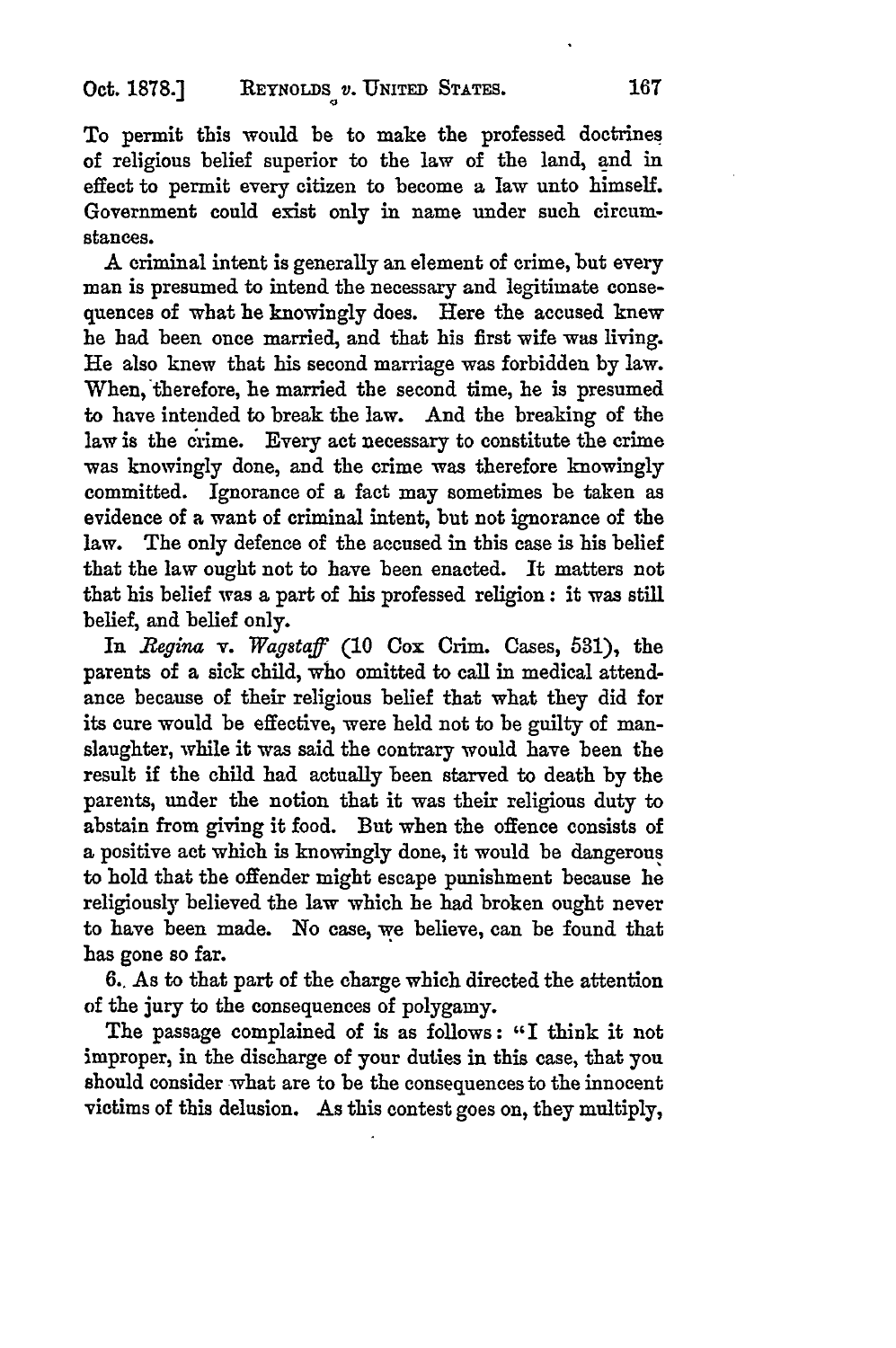and there are pure-minded women and there are innocent children, - innocent in a sense even beyond the degree of the innocence of childhood itself. These are to be the sufferers; and as jurors fail to do their duty, and as these cases come up in the Territory of Utah, just so do these victims multiply and spread themselves over the land."

While every appeal by the court to the passions or the prejudices of a jury should be promptly rebuked, and while it is the imperative duty of a reviewing court to take care that wrong is not done in this way, we see no just cause for complaint in this case. Congress, in 1862 (12 Stat. 501), saw fit to make bigamy a crime in the Territories. This was done because of the evil consequences that were supposed to flow from plural marriages. All the court did was to call the attention of the jury to the peculiar character of the crime for which the accused was on trial, and to remind them of the duty they had to perform. There was no appeal to the passions, no instigation of prejudice. Upon the showing made **by** the accused himself, he was guilty of a violation of the law under which he had been indicted: and the effort of the court seems to have been not to withdraw the minds of the jury from the issue to be tried, but to bring them to it; not to make them partial, but to keep them impartial.

Upon a careful consideration of the whole case, we are satisfied that no error was committed by the court below.

*Judgment affirmed.*

MR. JUSTICE FIED. I concur with the majority of the court on the several points decided except one, - that which relates to the admission of the testimony of Amelia Jane **Scho**field given on a former trial upon a different indictment. I do not think that a sufficient foundation was laid for its introduction. The authorities cited **by** the Chief Justice to sustain its admissibility seem to me to establish conclusively the exact reverse.

**NoTE. -** At a subsequent day of the term a petition for a rehearing having been filed, MR. CHIEF JUSTICE WAITE delivered the opinion of the court.

Since our judgment in this case was announced, a petition for rehearing has been filed, in which our attention is called to the fact that the sentence of the